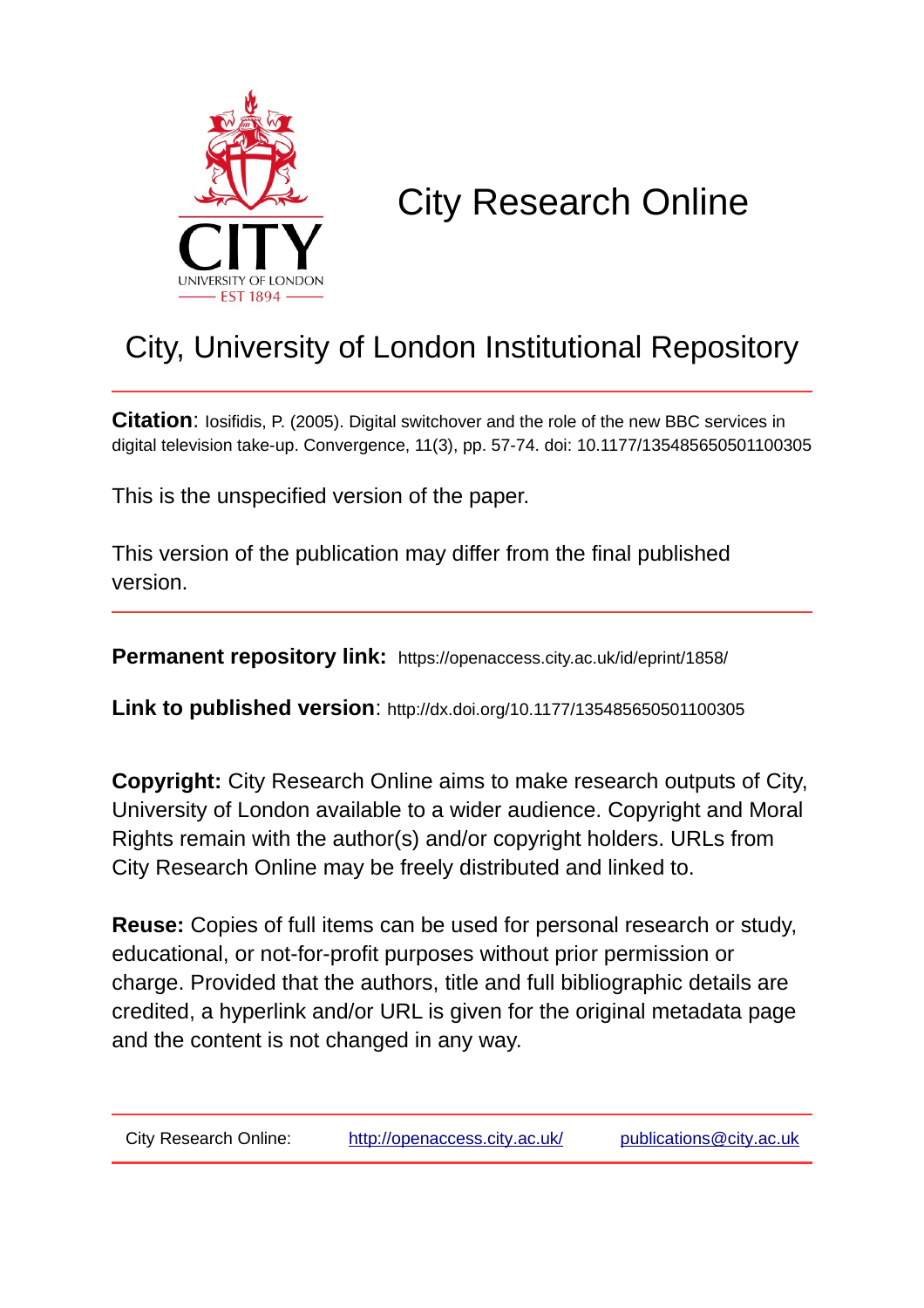**Title of paper:** 'Digital Switchover and the Role of BBC Services in Digital TV Takeup'

**Author:** Petros Iosifidis, City University London

**Published in:** *Convergence – The International Journal of Research into New Media Technologies* 11(3): 57-74 (published by Sage; ISSN: 1354-88565).

# **Introduction**

In September 2001, Tessa Jowell, Secretary of State for Culture, Media and Sport, gave conditional approval to the BBC's proposals for the re-launch of its digital services, *BBC Knowledge* and *BBC Choice,* as *Cbeebies* (a service for children under 6), *CBBC* (another service for children aged 6-13), and *BBC 4* (aiming at 'anyone interested in culture, arts and ideas'). A year later conditional approval was also given to a further proposed new digital television service for young adults, dubbed *BBC 3*. Issues taken into account in approving the services were, among others, the compatibility of each new service with the BBC's primary public service role, and the BBC's role in promoting digital take-up leading to switchover. It was considered that the new services will provide additional choice and that they will contribute to the general promotion of digital broadcasting. In May 2004 an independent reviewer was appointed to assess whether the BBC has fulfilled the above obligations. The review, led by Professor Barwise, said that the new services have all largely met their remits and that their market impact is limited relative to their public value. However, it concluded that because of their low viewing figures, *BBC 3* and *BBC 4* are providing poor value for money as well as doing little to connect BBC with viewers or drive digital take-up.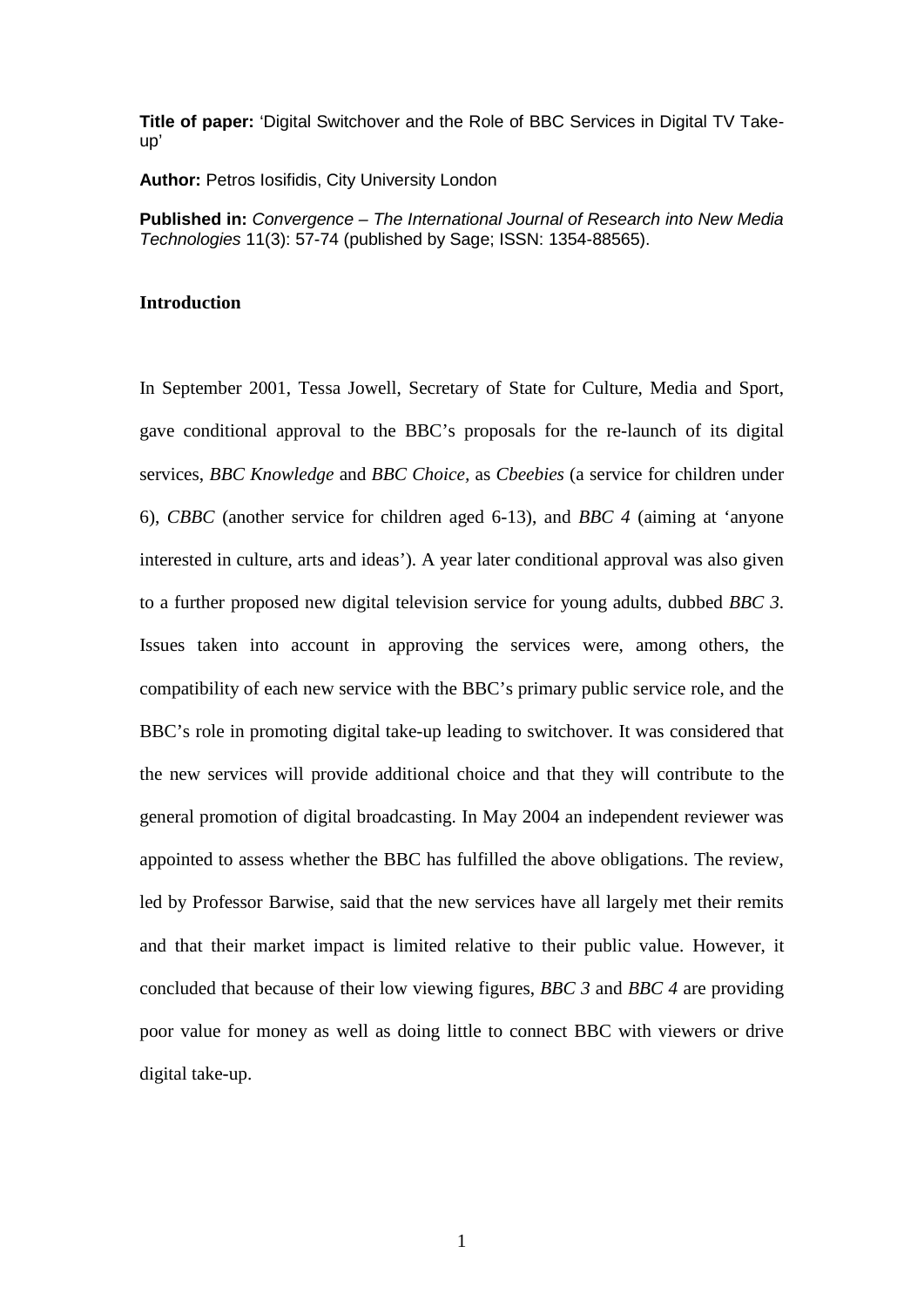The purpose of this paper is neither to consider the performance of the new BBC services, nor to assess the level of distinctiveness of these services in the multi-media channel market. Rather, it aims to discuss the process of digital switchover and assess the role the BBC services have played in driving overall digital take-up and therefore bringing forward the likely date of analogue switch-off. The first part examines the advantages and drawbacks of digital switchover, and identifies a number of challenges and policy dilemmas of making switchover an achievable objective. Part two presents an overview of current developments of digital television in the UK and outlines various measures proposed for encouraging digital take-up. The third and final part deals with the contribution of the new BBC services to digital take-up, considers free terrestrial platform *Freeview's* likely effect on commercial rivals, and assesses the effectiveness of the proposed free satellite platform *FreeSat* to accelerate digital adoption.

### **The Switchover Process**

Following the introduction of digital broadcasting, 'switchover' is defined as the progressive migration of households, from analogue-only reception to digital reception. 'Analogue turn-off' or 'switch-off' refers to the termination of analogue broadcasting, which is considered to be possible when most households are equipped to receive digital signals (BIPE, 2002, p. 2). Digital switchover is largely seen as an inevitable result of technological progress. It is an unpopular policy that people often see as coercive. This is partly because the national governments' rationale and motives for switchover are not entirely understood and trusted, and partly because people think analogue television will be 'taken away' and therefore they will have to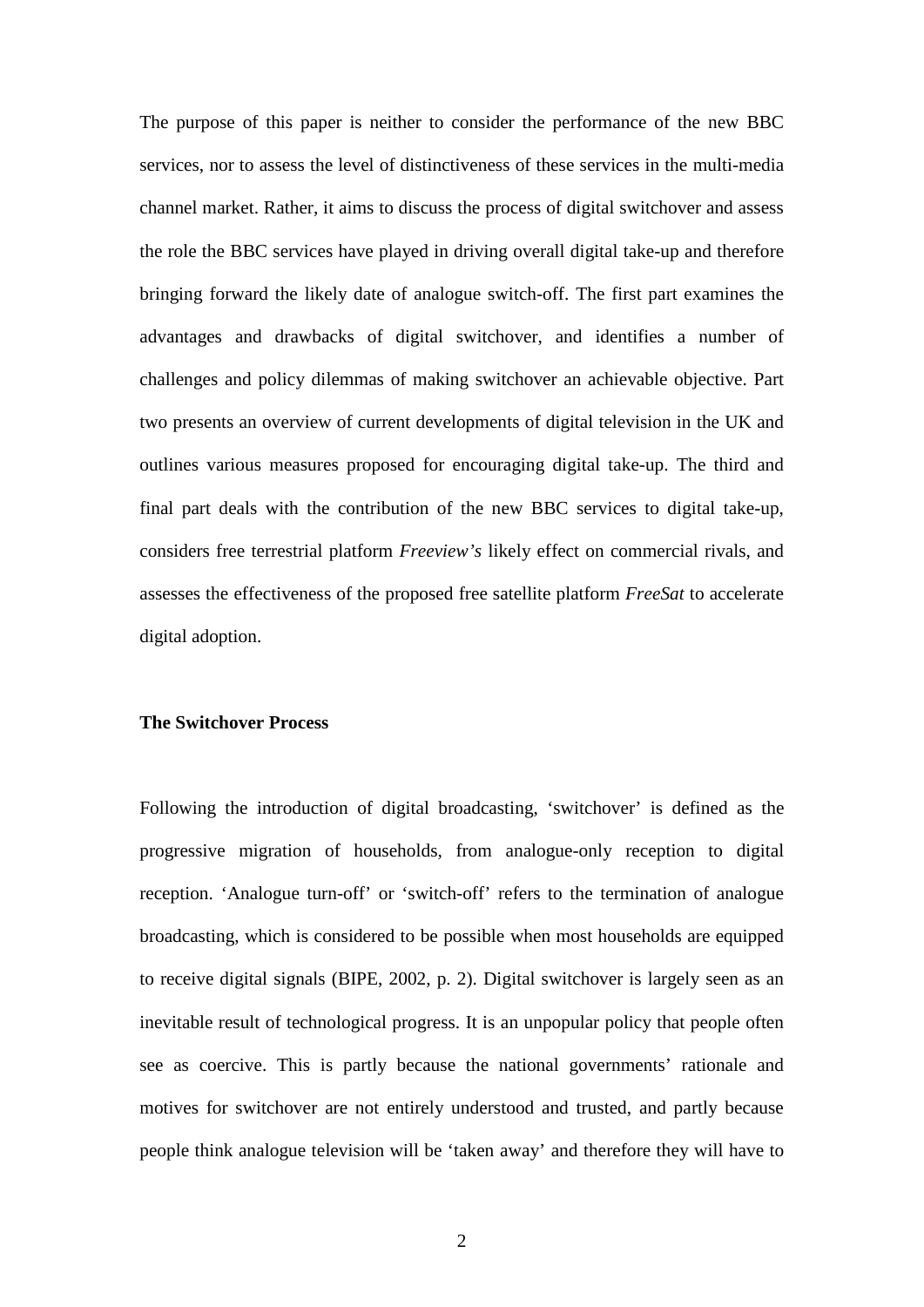incur costs to be able to continue to watch television (Klein, Karger and Sinclair, 2004, pp. 8, 14).

In fact, large parts of the population see little or no reason to adopt digital television (DTV). For some DTV is too confusing or just too difficult to use. For others, converting their TV sets seems to incur a significant financial investment which they are not prepared to take. There are also millions of viewers who are simply satisfied with the programming available on the analogue channels and who do not see the merits of the multi-channel era. In many European Union (EU) countries the established analogue terrestrial channels still get the lion's share of television viewing. For example, despite the entry of a number of pay-TV networks, public television channels in Italy, France, Germany and the UK still hold audience shares close to a very respectable 40 per cent. Also traditional free-to-air commercial broadcasters attract large audiences. In spite of inevitable losses (for example, in the period between 1993 and 2002 the British ITV lost an audience share of 15.9 per cent, followed by the French TF1 which lost 8.4 per cent), these private broadcasters still get shares of over 30 per cent each in their respective highly competitive and fragmented broadcasting markets (Screen Digest, 2004).

It then comes as no surprise that in 2003 the European digital television landscape has not reached stability. In fact, the availability of DTV remained partial and penetration rates differed substantially among EU Member States. Whereas the Scandinavian region had quite successfully developed DTV, with penetration rates in Sweden and Denmark both close to 30 per cent in 2003, in certain countries, particularly the smaller and Mediterranean markets, DTV has not secured a significant share of the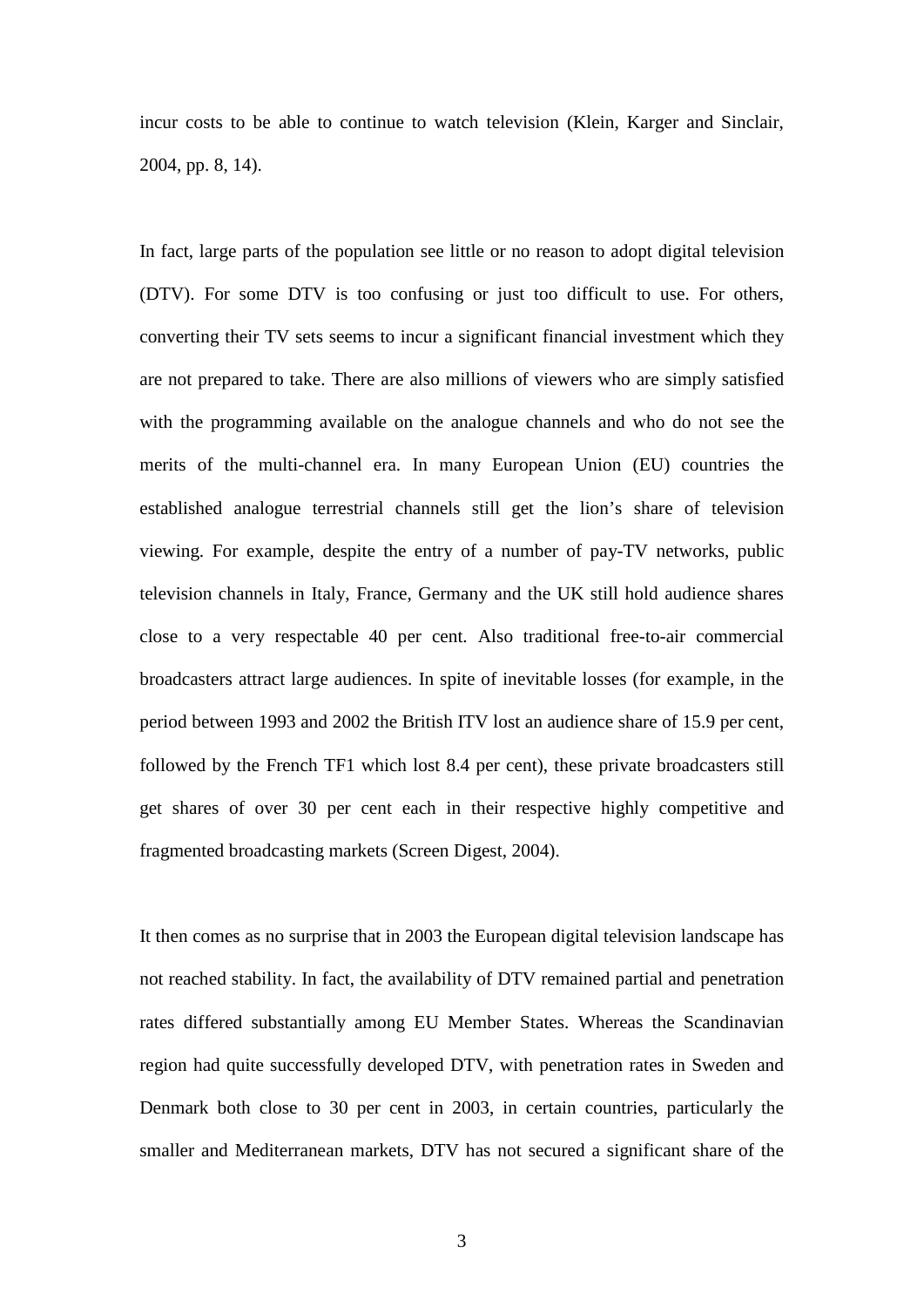television market (Iosifidis, Steemers and Wheeler, 2005, p. 115). In the UK, arguably the most advanced country [i](#page-33-0)n terms of  $DTV$  penetration,<sup>i</sup> about half of households have not yet decided to take-up DTV services (see below). Converting these households will be a huge marketing and communications task.

However, completing the switch to digital will bring significant benefits both to consumers and broadcasters. National economies as a whole are also expected to benefit. More specifically digital broadcasting brings (BIPE, 2002; Jowell, 2004):

- Increased choice and quality for viewers (as there will be more channels and the opportunity to provide a better image, including wide-screen aspect ratio, high definition and sound quality);
- Lower transaction costs or the ability to transmit more channels or services for the same cost. Broadcasters will no longer have to incur the costs of transmitting signals in both formats, releasing sources for investment in programming and other services for consumers;
- Better efficiency in spectrum use (as more data can be transmitted within the same bandwidth). Spectrum will be released to allow the development of more television and other services for consumers. Digital terrestrial television signals are also expected to reach the population who live in areas that cannot currently receive them because of spectrum limitations; and
- The ability to transmit associated data allowing for enhanced television or fully interactive applications when associated with a return-path facility.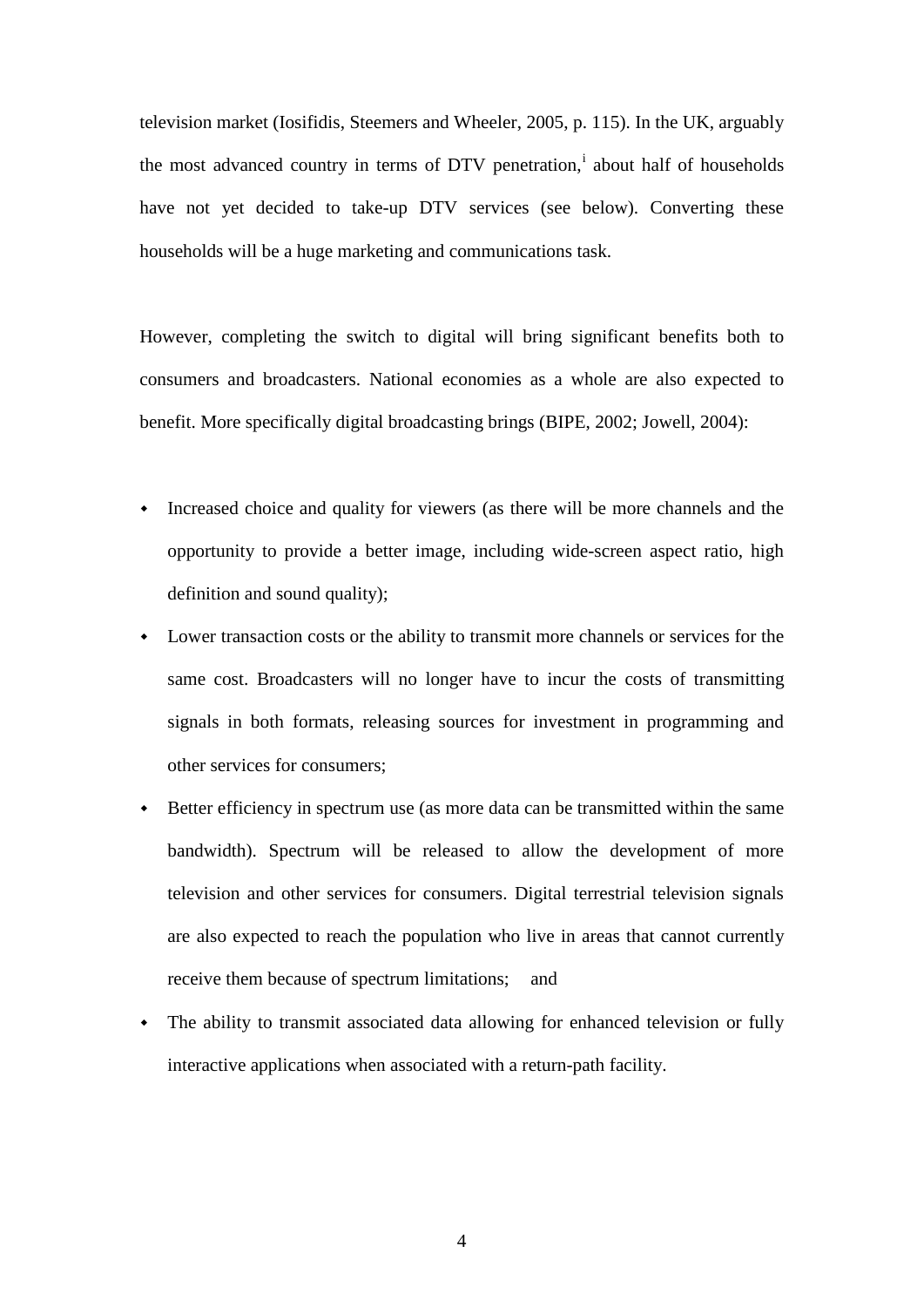Alongside these tremendous economic and social benefits, the analogue switch-off entails drawbacks, notably it may result in social exclusion in so far as DTV is unavailable to some parts of the population. The British government's objective, first announced in September 1999, is to achieve full switchover from analogue to digital only when the following tests are satisfied:

- To ensure that everyone who can currently get the main public service broadcasting channels can receive them on digital systems;
- To ensure that switching over is affordable for the vast majority; and
- To ensure that 95 per cent of consumers have access to digital equipment (see Digital Television Action Plan<sup>[ii](#page-33-1)</sup>, 2001).

The satisfaction of the above main criteria of availability, affordability and accessibility were until recently considered unrealistic. The digital switchover policy was conceived at the end of the 1990s, in the middle of the dotcom euphoria. The take-up of DTV services was then relatively high, but following the collapse of digital terrestrial pay-TV platform *ITV Digital* in 2002 and the financial difficulties the cable operators were facing, the initial high rate was not maintained as digital television failed to meet some customers' expectations. In particular, in April 2002 *ITV Digital*, jointly owned by commercial broadcasters Carlton Communications and Granada Media Group, [iii](#page-33-2) filed for bankruptcy. This financial crisis was mainly caused because the consortium failed to attract viewers. It was launched with a target of winning 2 million viewers by 2003, but it only signed 1.23 million before its closure. Many of the customers left the company, resulting in a 25 percent churn rate every financial year.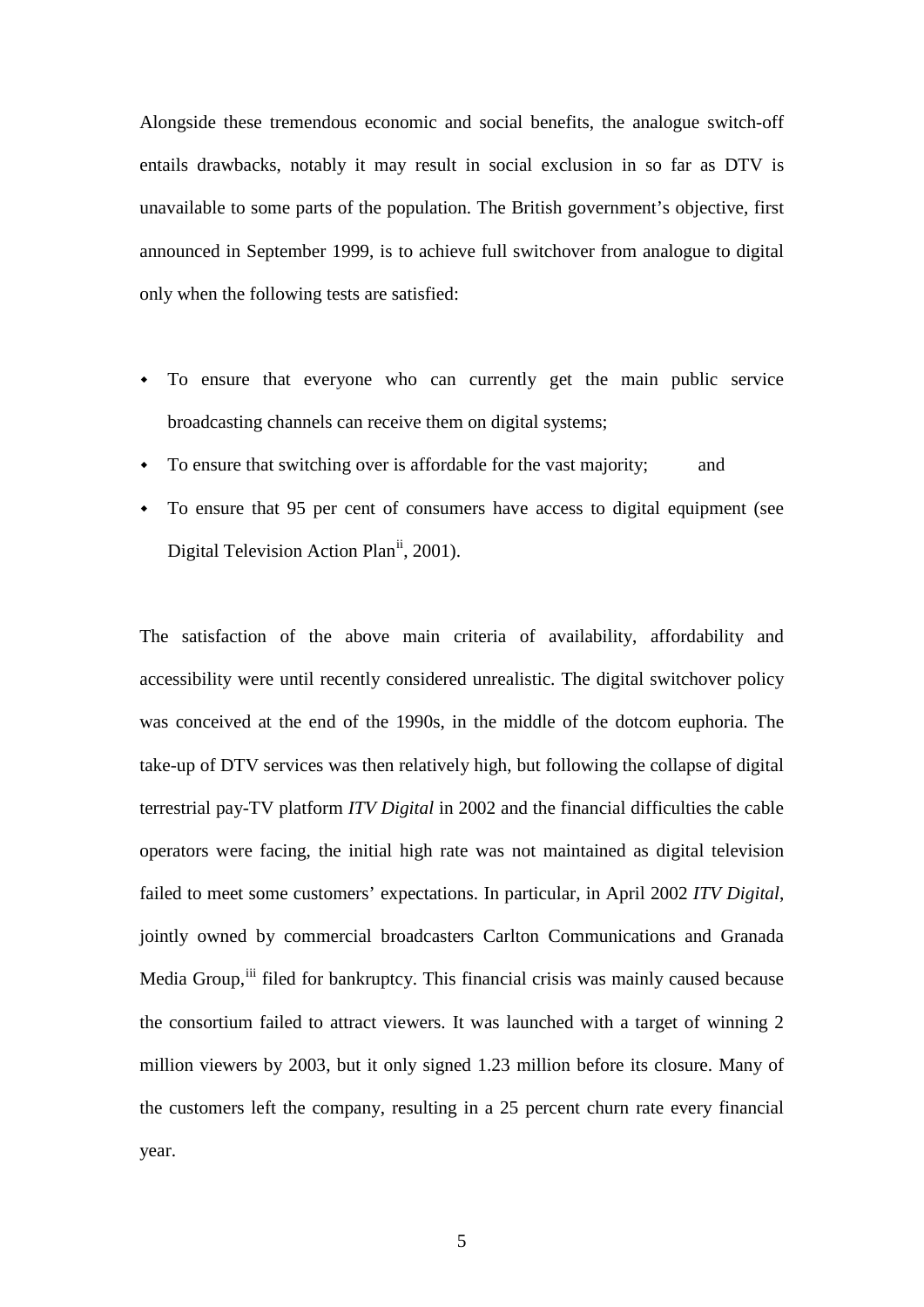The problem was that ITV Digital offered limited number of channels compared to rival BSkyB, most of them with unattractive content. The service was launched with a handful of its own channels, a few old favourites such as UK Gold, and a smattering of BSkyB channels. BSkyB had, with Carlton and Granada, been one of the service's original backers, but was forced to pull out over competition concerns. ITV Digital found itself competing in the same market with BSkyB which had already established a large subscriber base by giving out set-top boxes. The pay satellite broadcaster continued its successful campaign of winning customers with dropping to zero charges for decoders and waiving connection charges and ITV Digital was forced to emulate this strategy. But BSkyB had a history of profits and an existing subscriber base to lean on.

In an effort to sign up more subscribers, in 2001 ITV Digital completed a three-year £315 million deal to show Nationwide League (First Division) games, the largest broadcasting contract in the League's history. No doubt the intention was to compete with BSkyB, which had previously acquired the rights to show live Premiership matches. The problem was that ITV Digital attempted to copy BSkyB's strategy by using less appealing football matches (Nationwide is a lower league), attracting fewer football fans and viewers. While many regarded BSkyB's live Premiership rights as its killer application, ITV Digital's acquisition of lower division Nationwide League games and overbidding for them revealed a poor management policy and eventually led to its collapse.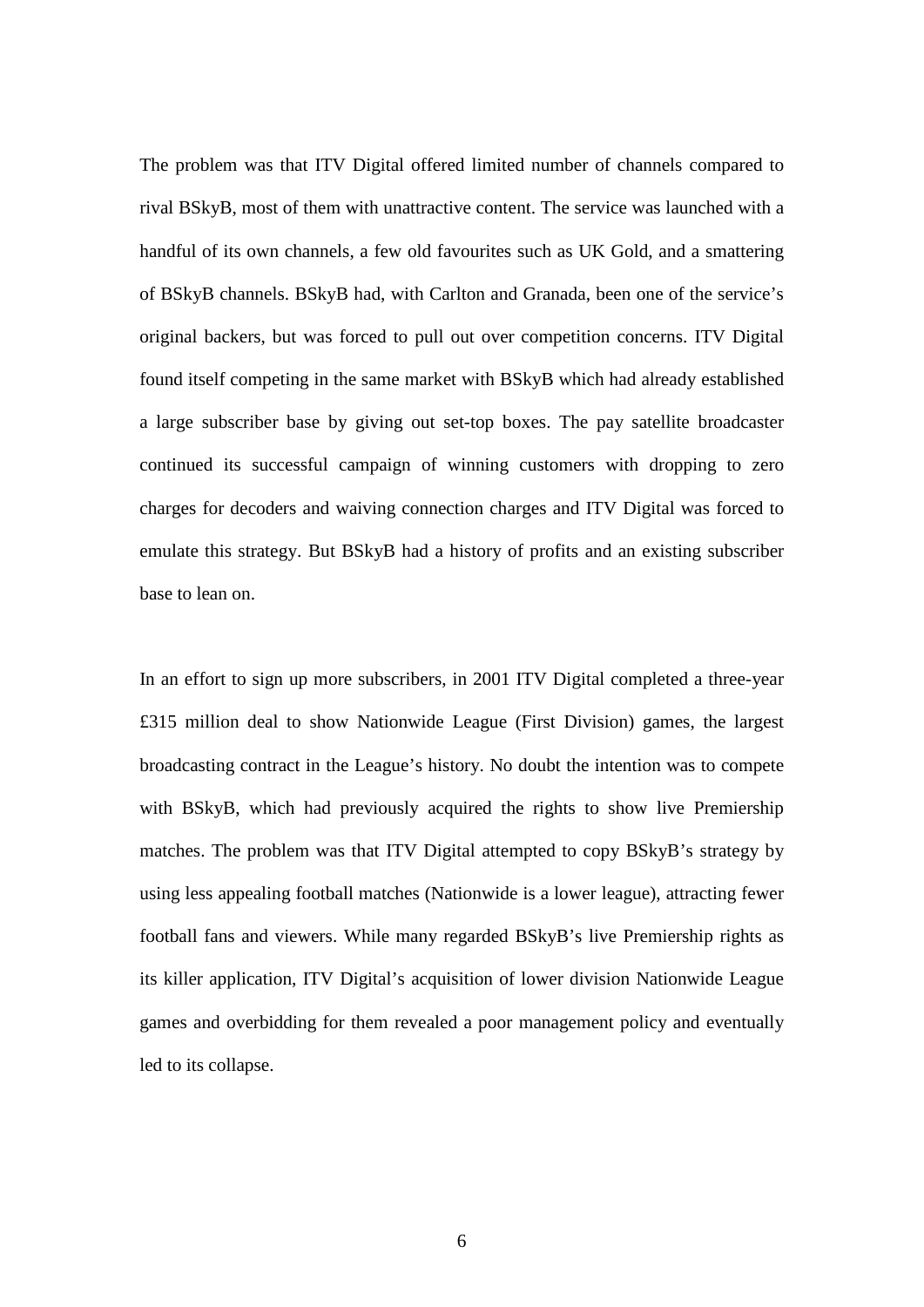Following the break up of ITV Digital, Secretary of State for Culture, Media and Sport Tessa Jowell defended the government's decision not to bail out the consortium by saying that 'this is a failure of a company, not a technology' (Neal, 2002). However, in addition to commercial failure, the closure of the digital terrestrial broadcaster was also a policy failure as the UK government did not affect appropriate regulatory controls. Its handling of ITV Digital collapse was poor. The government's 'platform neutral' approach (i.e. encouraging development of all three platforms – terrestrial, cable, satellite) in effect gave the green light to BSkyB to continue monopolising the market for digital televisual offerings. The lack of competition between broadcasters made the government's vision of a digital Britain look like a pipe dream, rather than a reality. At the time, the vision seemed possible only by extending Murdoch's BSkyB's service. Combined with public apathy concerning the merits of digital television, former Cultural Secretary Chris Smith's time limit for the final introduction of the 'digital revolution' in 2006 sounded unrealistic.

The problem was exacerbated by the financial trouble of the main cable operators NTL and Telewest, which had expanded into digital television and in 2002 had 1.25 and 0.73 million digital subscribers respectively. More specifically, in May 2002 NTL filed for bankruptcy protection because of a £16 billion debt, <sup>[iv](#page-33-3)</sup> while Telewest was under pressure to restructure in order to cover its own £5 billion debt burden. With the collapse of *ITV Digital* and the financial problems of the UK's largest cable television providers, one platform emerged as a clear winner – satellite. Murdoch-controlled BSkyB confirmed its dominance over DTV, standing as the leading pay television operator with 6.6 million subscribers in September 2003 (just under 7 million in the first quarter of 2004). But even the steady growth of the pay satellite television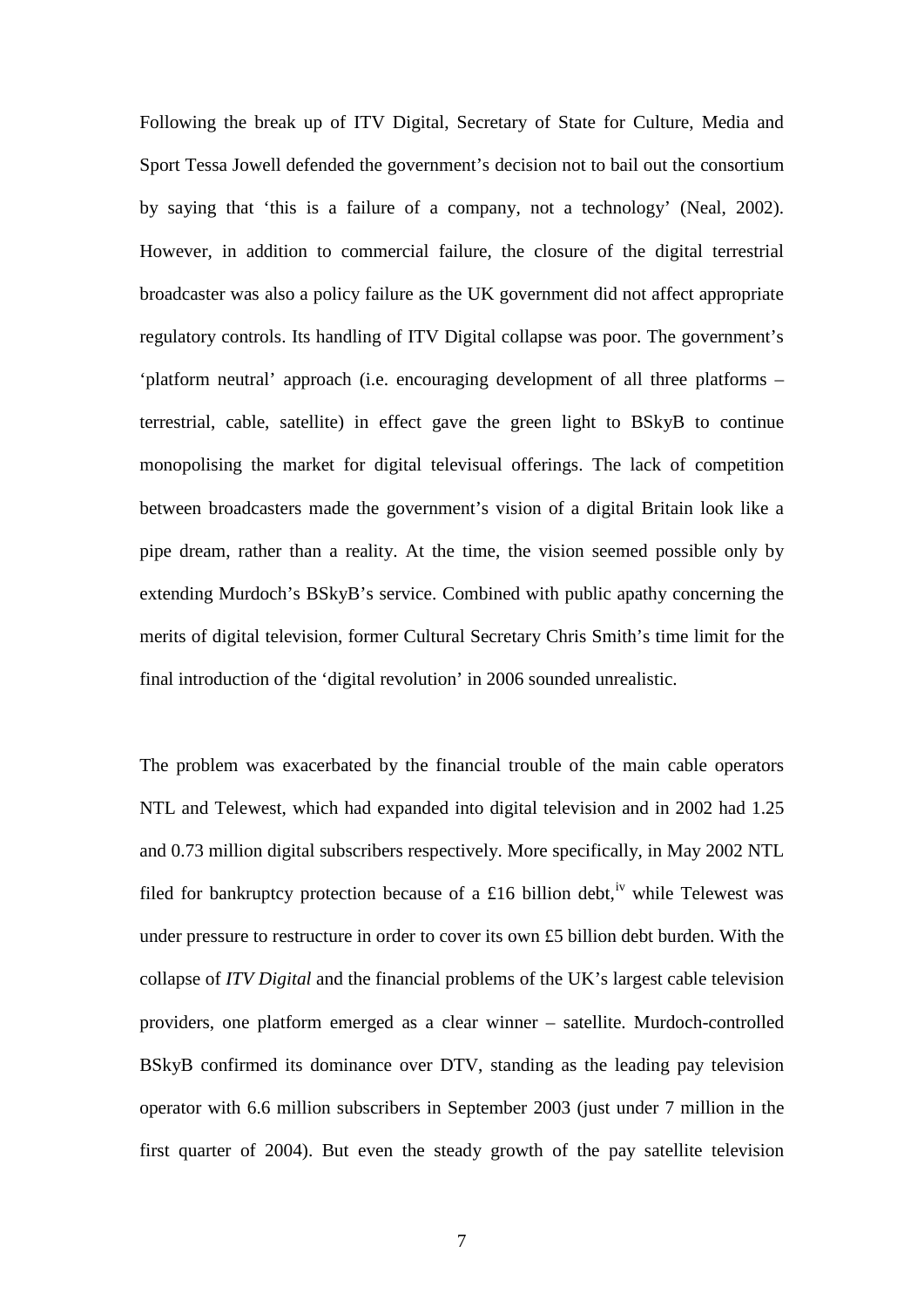platform could not secure a wide range of customers. A new strategy was needed to target more viewers.

#### **Encouraging uptake**

*Free-to-air DTV*

Until 2002 the economic model for DTV had been largely based on pay television services offered by private consortia. These consortia have acquired exclusive popular programming (particularly sports and film rights) and require subscribers to buy a decoder (and, in the case of satellite, a dish) to access it. While pay television has driven the initial uptake of DTV in Europe, saturation of the pay television market in terms of penetration may be occurring. Already the market may have arrived at a situation in which those consumers prepared to sign-up to digital pay television services have already done so. In the advanced UK digital pay television market, about 37 per cent of homes had taken up digital television by 2002, leaving more than 60 per cent of homes unconvinced. Attention was focused on the free-to-view market and with the launch of the BBC-led *Freeview* service in September 2002, digital terrestrial television (DTT) in the UK has turned into a free-to-air only platform. As will be shown below, the re-direction of DTT towards a primarily free-to-air system has proved compelling to many households which are negative about pay television. Evidence of this is that from the third quarter of 2002 (the time *Freeview* was launched) until the first quarter of 2004 DTT showed a strong increase in share of the digital television market from 10.6 per cent to 26.5 per cent, whereas over the same period digital cable saw a slight decline from 21.1 per cent to 18.4 per cent, and digital satellite showed a drop from 68.1 per cent to 55 per cent (Ofcom, 2004b).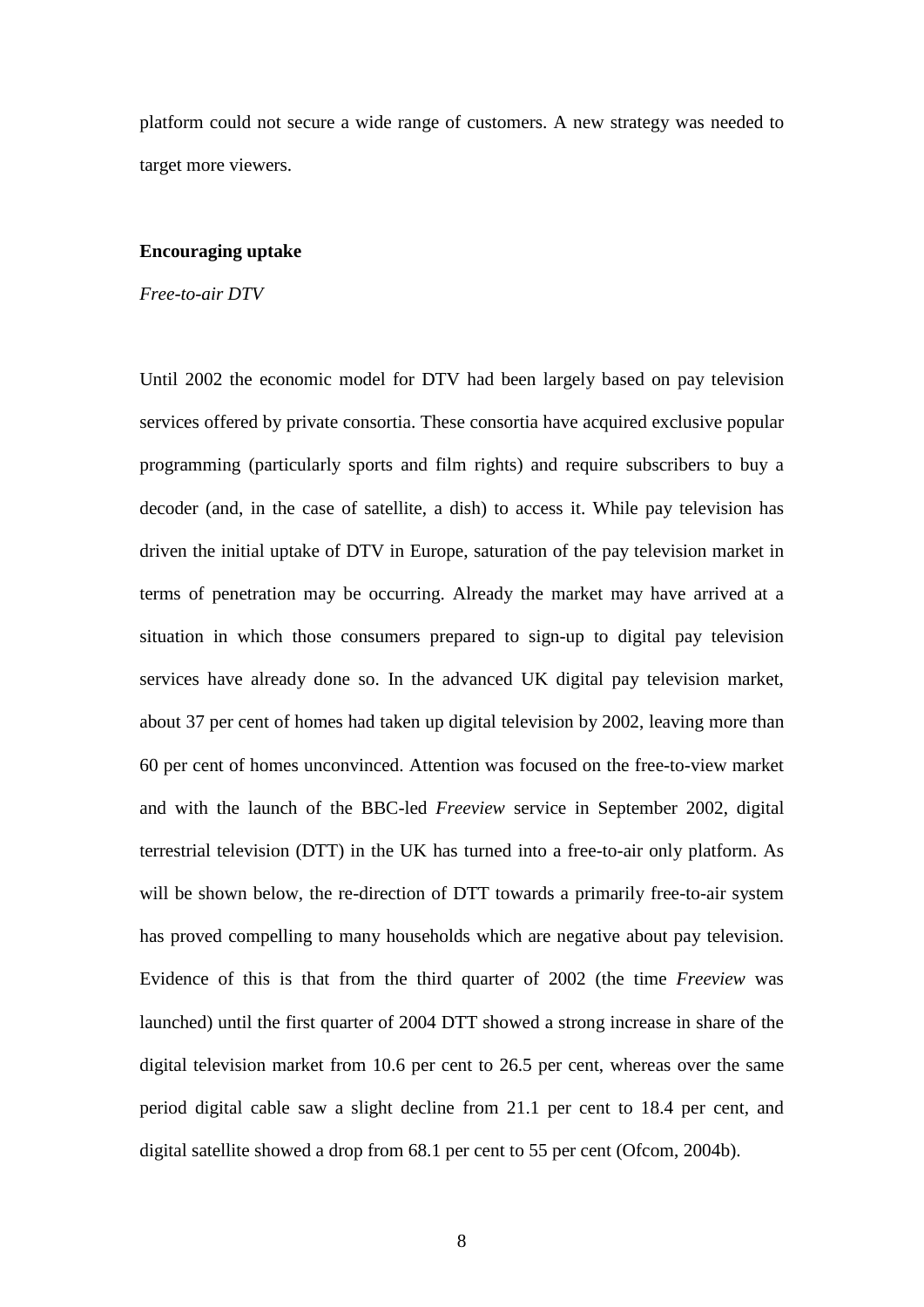The popularity of free-to-air digital service *Freeview* has contributed in DTV take-up from previously sceptical groups (affluent, older customers) and helped in rebuilding public confidence in DTV (see Quest survey below). As it is a free-to-view platform, it helped to combat the common misconception that DTV is necessarily pay-TV. Since the launch of *Freeview*, DTV has become considerably more affordable as competition between manufacturers and retailers of *Freeview* receivers resulted in significant price reductions (in mid-2004 digital adapters were sold for about £50 to £120).

# *Subsidising set-top boxes*

BSkyB has also played a significant role in making DTV more affordable as it continues to subsidise digital set-top boxes, offering them for free to new subscribers. Cable operators also offer incentives to convert to digital as customers can access telephony, DTV services and broadband Internet with a single subscription. In addition to the direct, spontaneous actions from market players, a number of other options have been put forward to make DTV more affordable. James Purnell (2001, p. 3), the Prime Minister's policy adviser on Culture, Media, Sport and the Knowledge Economy from 1997 to 2000, argued that one such measure would be for the government to help subsidise the cost of set-top boxes.

However, as digital conversion is occurring on a voluntary basis, any government plans to subsidise digital take-up might cannibalise the market momentum for voluntary purchase of DTV. But the government (and the broadcasting industry) will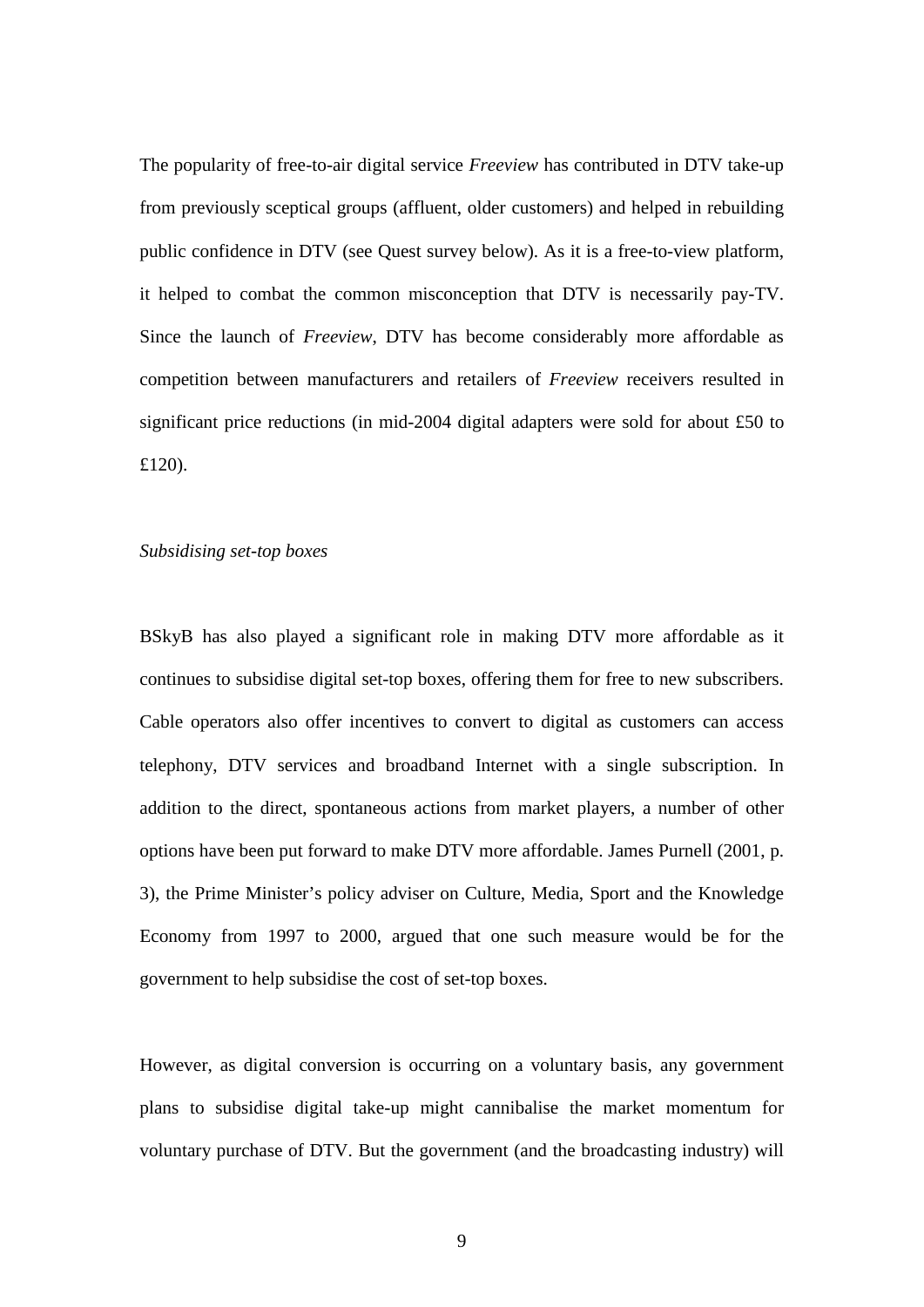probably have to pay to convert the households which are refusing to buy any DTV services. According to Klein, Karger and Sinclair (p. 14), in the UK these households account for 5 per cent of the total. As Wells (2003) argued, nobody knows how much this will cost, and policy makers dare not voice the issue publicly for fear of dissuading people from paying even *Freeview*'s relatively moderate switchover costs.

#### *The Setting up of a Switchover Fund?*

A BIPE study for the European Commission recommended the setting up of a socalled 'Switchover Fund', which would consolidate the macro-economic transfers (BIPE, p. 11). The funds raised from some of the players that will ultimately benefit from the analogue turn-off (terrestrial broadcasting players, other spectrum users, governments themselves) would be used to finance some of the measures that will help accelerate the process. Compared with financial transfers through the general public budget, a dedicated Fund would provide some specific advantages: higher guarantees of transparency, platform neutrality and proportionality, consensual private/public decision-making (ibid).

### *Fixing a date for the Switchover?*

As mentioned elsewhere, current conversion to digital broadcasting is occurring on a voluntary basis and is being driven by the perceived benefits of digitisation. Households' plans for converting their televisions are voluntary because they do not take a definite switchover timetable into account. A few EU countries have committed to a fixed date for switcho[v](#page-33-4)er,  $\theta$  and in the UK the government had until recently given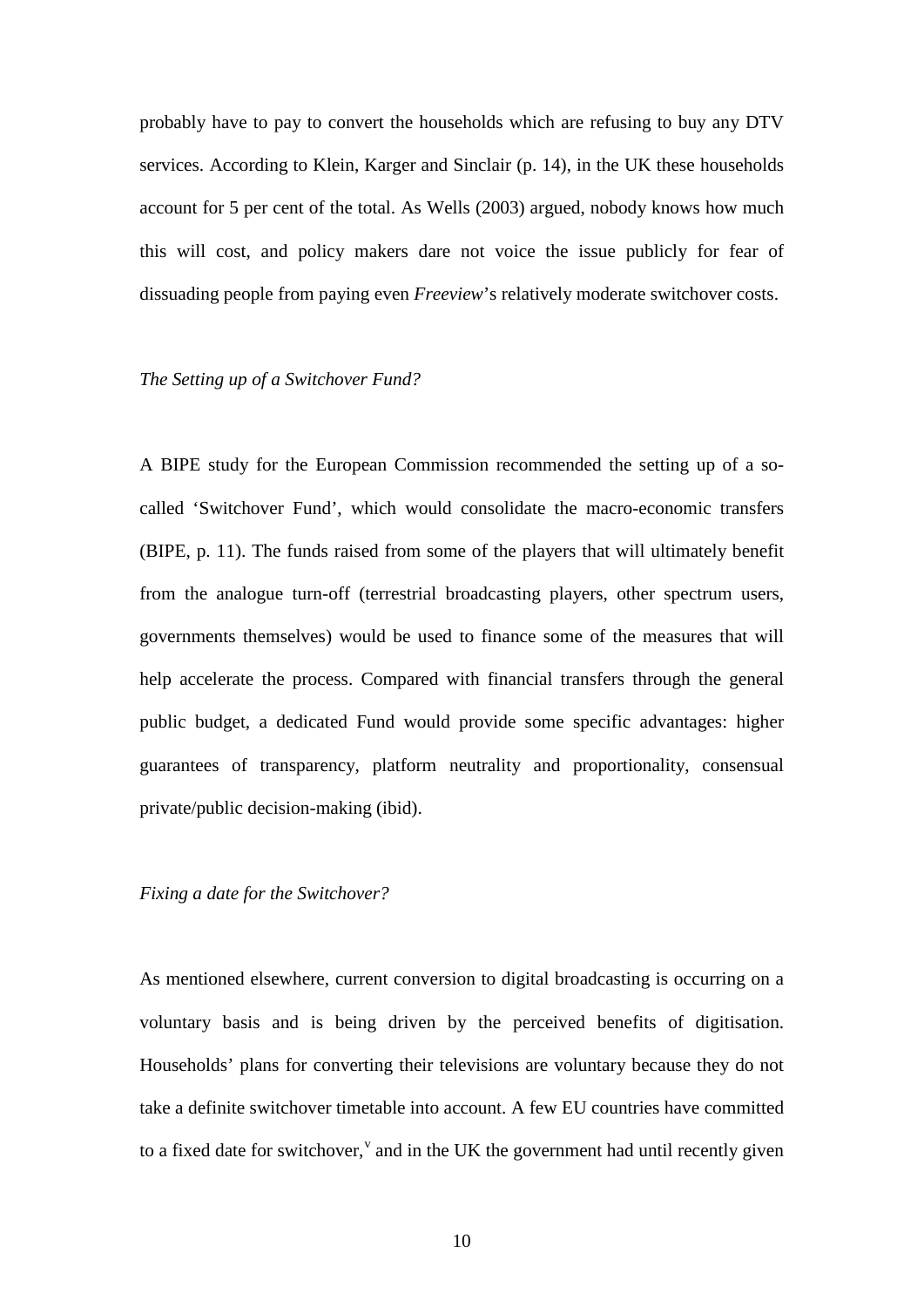a vague timetable at between 2006-2010. However, research undertaken in the UK shows that the announcement of a switchover timetable will trigger many people who would otherwise not have converted any televisions before 2010 to make a plan (Klein, Karger and Sinclair, p. 3). The study goes on to show that without a timetable for switchover, uptake is likely to plateau at between 70 and 80 percent of households. If switchover is announced, then the vast majority of households will convert at least one television by the date of switchover (p. 11). Those people who would only convert 'if pushed' to do so by the impending switch-off of analogue television will tend to leave conversion until the last possible year. However, the research concludes that about 5 per cent are unlikely to convert because of the costs and complexity of DTV (p. 14).

A report from the new UK regulator Ofcom also argues that digital switchover is achievable provided that there is a greater certainty over the timing of switchover. An announcement of a timetable would significantly extend digital penetration in the UK and would help allow digital switchover to be achieved between 2007 and the end of 2010 (Ofcom, 2004a). Following Ofcom's suggestion the government finally gave the year 2012 as the likely date for digital switchover, a little longer than originally scheduled. However, consumers would like to see some guarantees over the affordability and availability of DTV before any commitment on the switch-off is fixed. As Malkani (2004, p. 11) has put it, consumer groups are lobbying against the firming up of the switchover target until the coverage criteria are met, whereas industry bodies are seeking firmer commitments on the switchover target before investing further in the infrastructure for DTV coverage.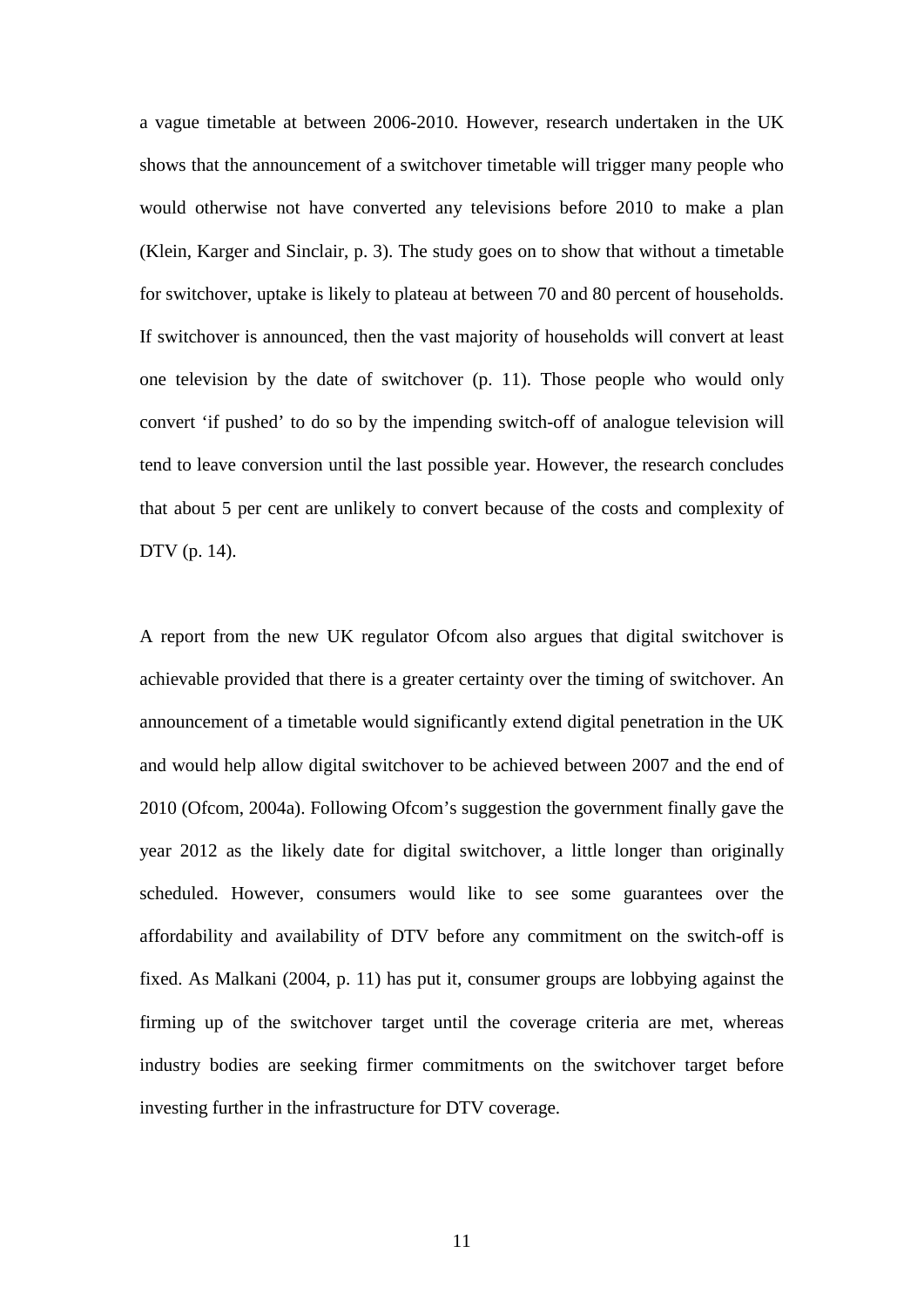According to Ofcom (2004a), active management is required to complete switchover effectively. For this purpose the regulator suggests the setting up of a body, dubbed 'SwitchCo', which would be responsible for ensuring switchover by the set date. This idea of a properly staffed body with a significant marketing budget, to manage the considerable task of switchover has also been supported by the BBC. The Corporation believes that this body must be in place before the switchover process starts and should have two, consecutive objectives (BBC, 2004, pp. 2, 5):

- Driving digital take-up of primary sets; and
- Driving conversion of secondary sets and preparing viewers for switchover.

The achievement of the latter objective in particular will require a fundamentally different approach and marketing messages, for many viewers who have already adopted digital for their primary TV sets do not equate this with consent for losing the analogue services from their secondary sets. Perhaps the key to encourage conversion of secondary sets would be to concentrate on the promoting of free-to-air digital television services. Ofcom (2004b: 9) estimates that 15 per cent of sales of *Freeview* adapters over the last quarter of 2003 and the first quarter of 2004 were bought for use on second sets by people who already have digital (either *Freeview* or *Sky* or cable) on their main set.

In sum, both the government and industry must work together if switchover is to be achieved with the set timeframe (up to 2012). If left entirely to the market, the British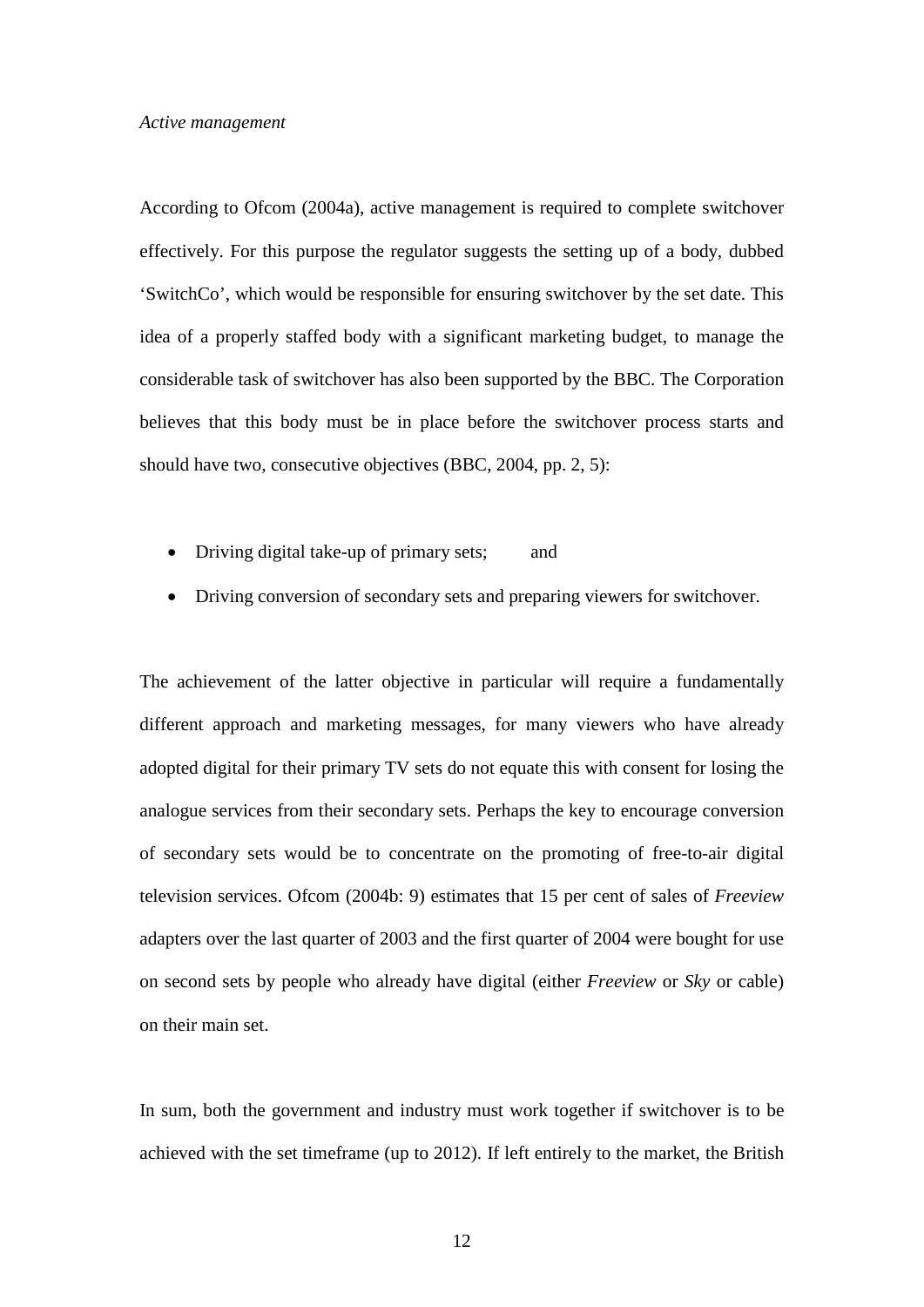Broadcasting Corporation predicts that it will take until 2013 for 95 per cent of households to have DTV (BBC, p. 1). Market players are aware of the benefits associated with analogue turn-off for as spectrum users, television broadcasters would be interested in using released spectrum to support services and programmes. However, if left to the market the switch to digital is likely to happen at a moderate speed, which will be determined by transmission and switching costs (like the upgrade of networks to support digital broadcasting; the equipment of every household with digital-compliant receivers) (BIPE, p. 6).

However, switching-off the analogue frequency depends on the level of DTV penetration. The examination of DTV adoption in the UK will provide a clearer picture of how realistic the government target is.

#### **Digital Television Adoption in the UK**

The April 2004 BBC report, *Progress towards achieving digital switchover,* describes progress so far as 'astonishing' for since autumn 2003 UK DTV penetration passed the psychologically important milestone of 50 per cent of households. As stated, this 'puts the UK in an enviable position' (BBC, p. 1). Indeed, by the end of 2003 about half of the UK's 24.9 million homes had access to digital multi-channel television – either [vi](#page-33-5)a satellite, cable or terrestrial means, notably *Freeview*.<sup>vi</sup> However, the latest updates examining figures published by operators and providers, combined with Ofcom's own research on DTV reveal that DTV penetration continued to increase in the first quarter of 2004. In particular, by 31 March 2004, DTV penetration was estimated to have increased to 53 per cent of UK households, up from 50 per cent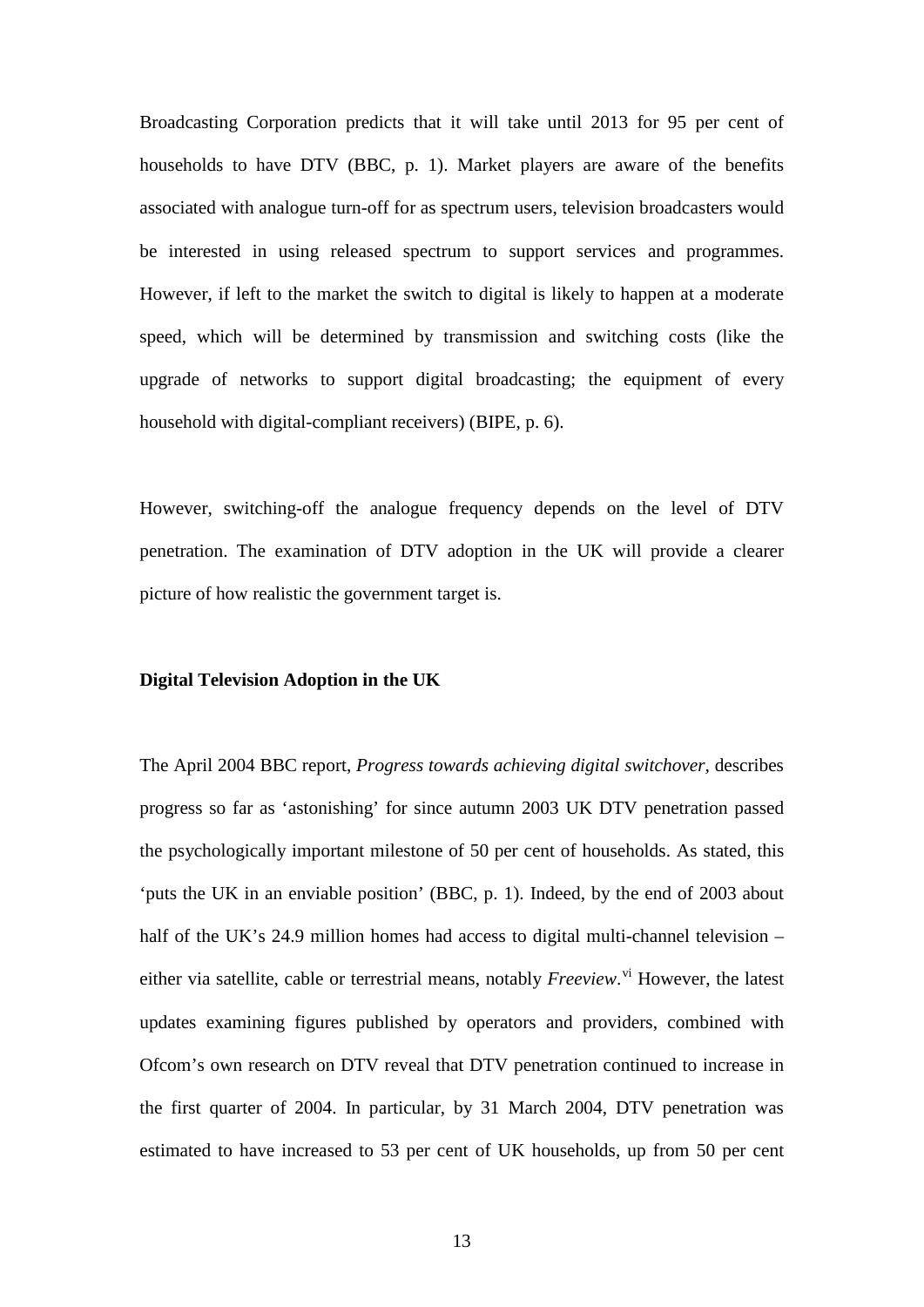from the previous quarter. This represents an increase of 2.8 per cent, with an additional 710,000 households adopting DTV during the quarter, bringing the total number of households to more than 13 million (Ofcom, 2004b).

As Table 1 shows, the digital satellite consortium BSkyB is the market leader and continued its consistent growth, adding 66,000 paying subscribers over the quarter, to bring the total number of UK subscribers to just under 7 million subscribers. The total number of subscribers to digital cable television accounted for around 2.4 million (3.3 million if analogue cable is also considered). Digital terrestrial platform *Freeview*  uptake has increased by 18.6 per cent on the previous quarter, with household numbers estimated to have grown to around 3.5 million (544,000 added during the quarter).

BSkyB's share of digital homes was 53.2 per cent (a drop from 55.8 per cent in Q4 2003), while cable also saw a slight decline in share of DTV homes in Q1 2004, now at 18.4 per cent from 18.9 per cent in Q3 2003. However, digital terrestrial television showed the strongest increase in share of the DTV market from 23.7 per cent in Q4 2003 to 26.5 per cent at the end of Q1 2004. Therefore, although satellite has so far been the undisputable winner, it is already evident that digital terrestrial will dominate in the future. The figures will be a boost to the BBC's *Freeview*, which has been in the market for less than two years and already makes BSkyB's biggest competitor by giving consumers access to up to 26 TV channels and 21 radio stations for a price of a set-top box (£50-120).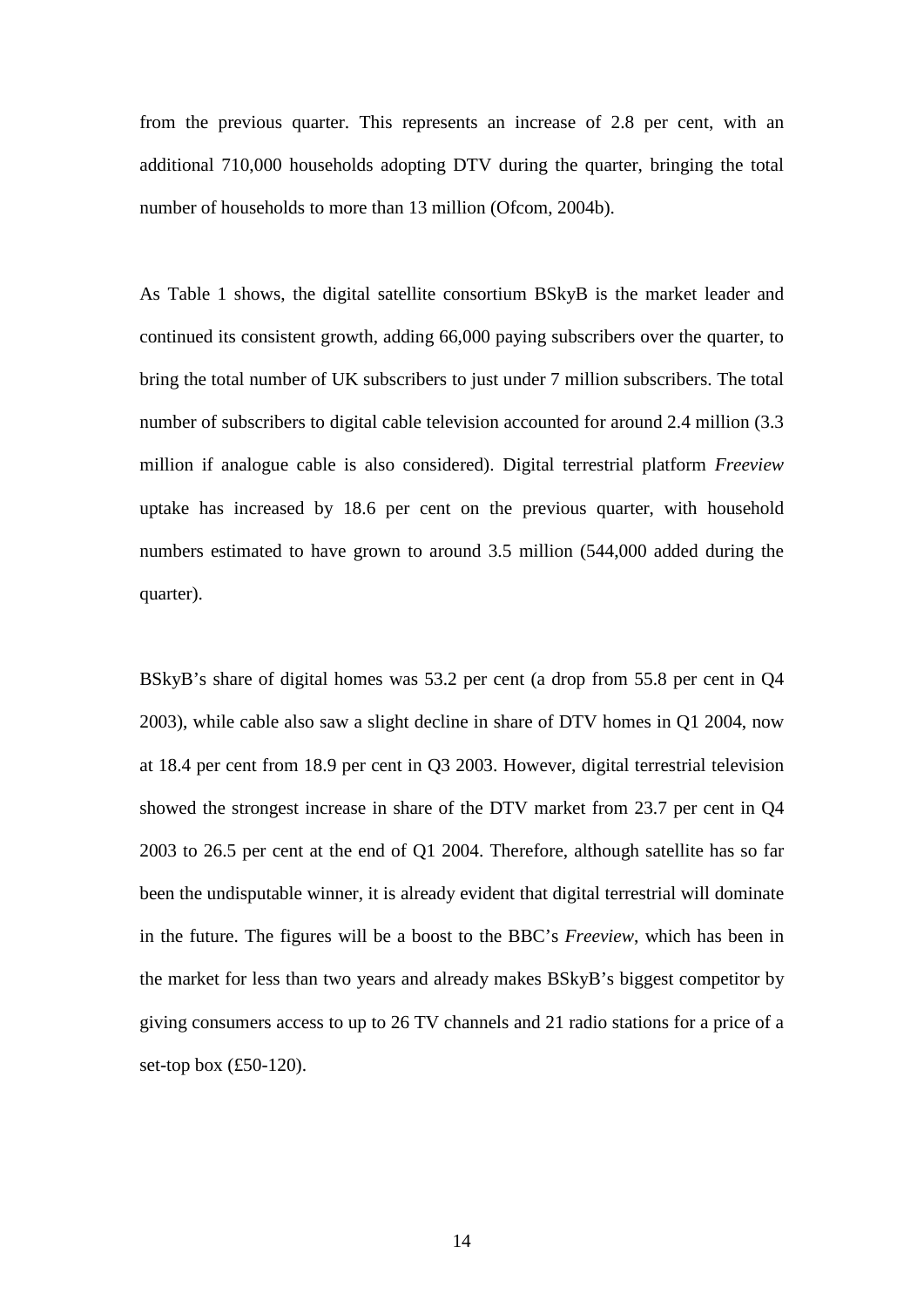#### **Table 1: Digital Television Uptake**

#### **Platform Figures for Q1 2004 & Q4 2003**

| <b>PLATFORMS</b> | Q1, 2004  | Q4, 2003  | <b>QUARTERLY</b> | <b>SHARE</b> | <b>SHARE</b> |
|------------------|-----------|-----------|------------------|--------------|--------------|
|                  |           |           | <b>GROWTH</b>    | (Q1, 2004)   | (Q4, 2003)   |
|                  |           |           | <b>RATE</b>      |              |              |
| <b>DST</b> (Sky) | 6,956,000 | 6,893,000 | 0.9%             | 53.2%        | 55.8%        |
| <b>DCT</b>       | 2,408,530 | 2,324,857 | 3.6%             | 18.4%        | 18.9%        |
| (NTL, Telewest)  |           |           |                  |              |              |
| DTT (Freeview)   | 3,929,200 | 3,287,000 | 19.5%            | 26.5%        | 23.7%        |
| <b>ADSL</b>      | 8,664     | 8,887     | $-2.6\%$         | 0.1%         | $0.1\%$      |

**Source:** Ofcom, 2004b

**Key:** DST = Digital Satellite Television; DCT = Digital Cable Television; DTT = Digital terrestrial Television; ADSL = Asymetric Digital Subscriber Lines

# **The BBC's Role in Digital Take-up**

The BBC has general obligations to promote DTV, notably, to develop the market for consumers who want DTV but do not want to subscribe to pay-TV services (Starks, 2001). It is required to provide an attractive free-to-view package, appealing enough to motivate consumers to invest in the necessary receivers. For this purpose it has proposed and obtained approval for a new set of digital services, including *BBC 3, BBC 4, CBBC, Cbeebies,* alongside *BBC News 24* and *BBC Parliament*. It is also required to offer affordable free-to-view receivers which consumers can buy with no subscription strings attached. As already mentioned, in mid-2004 digital terrestrial television set-top boxes were sold from as little as £50.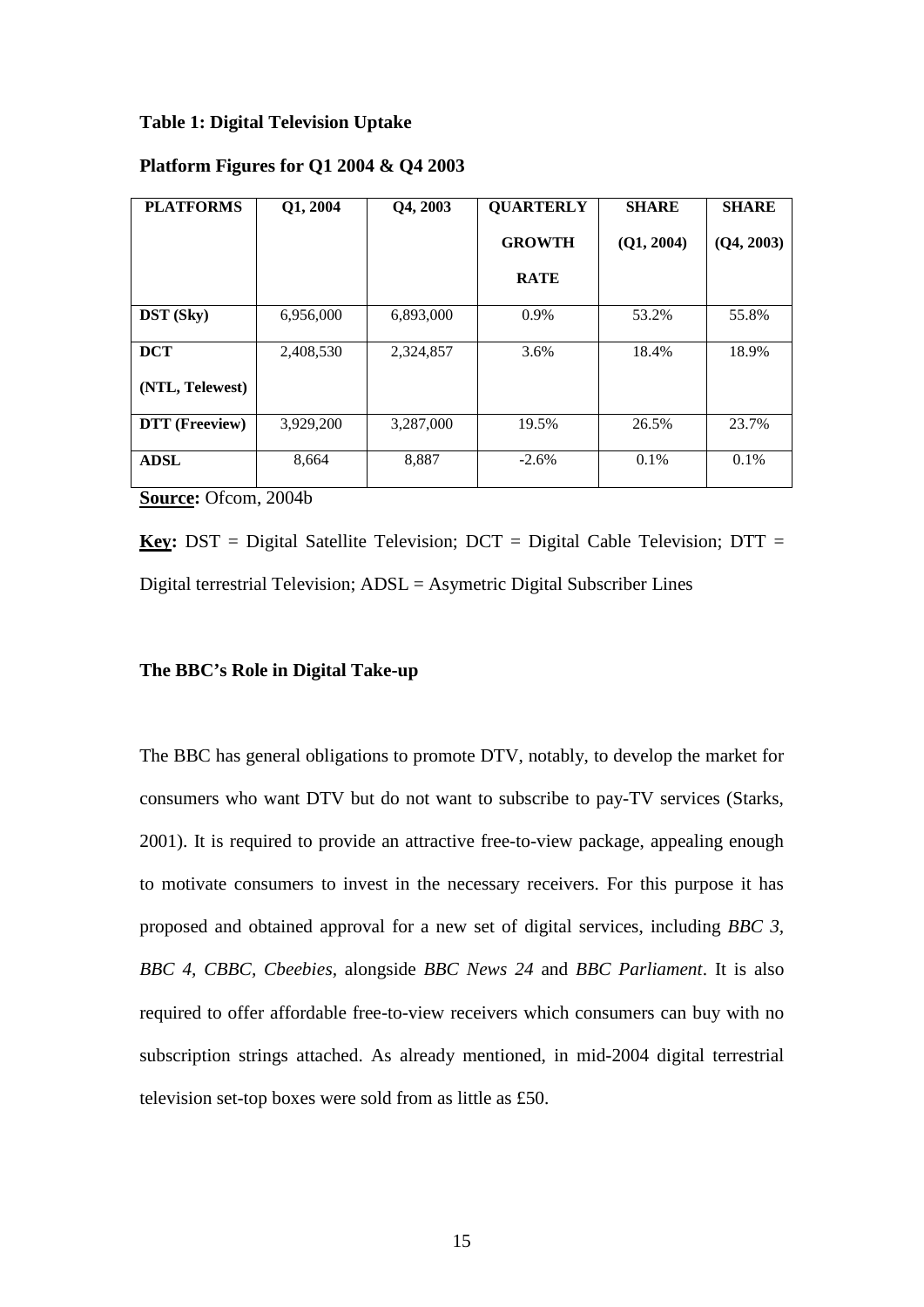In addition, the BBC is committed to promoting and marketing its digital services and catering for consumer awareness and information over digital services. According to a 2004 BBC report, the Corporation's investment in its digital channels and promotions for them 'has played a strong role in exciting consumer interest in digital, tackling consumer confusion and assuaging fears', and that the continuing consumer enthusiasm for DTV during 2003 'makes achieving UK-wide digital switchover with the Government's timetable an achievable objective' (BBC, p. 1). However, the report also acknowledges that, despite the high profile digital marketing to date, principally from BSkyB and the BBC's digital campaigns, many viewers remain confused about digital and unwilling or unable to migrate to DTV (p. 6). Converting these households will require more efforts, particularly towards raising customer awareness and knowledge about the likely benefits of DTV.

Research undertaken by Oliver & Ohlbaum (2004) confirms that the new BBC services have contributed greatly to overall digital take-up, which has increased by 2.1 million households since *BBC 4, CBBC* and *Cbeebies* were launched at the beginning of 2002, and 1.1 million since *BBC 3* launched in February 2003. While pay-TV take up has experienced some upheavals (particularly with the collapse of *ITV Digital,* but also with the financial problems of the two main cable operators NTL and Telewest) over the period, free-to-view DTV penetration has increased from 0.5 million households to about 3 million. The vast majority of these free-to-view households receive their services through *Freeview,* the BBC-led free-to-air digital terrestrial platform that was launched in late 2002 (see Table 1), while a minority (about 200,000) are ex-BSkyB subscribers who continue to use their decoders for viewing channels.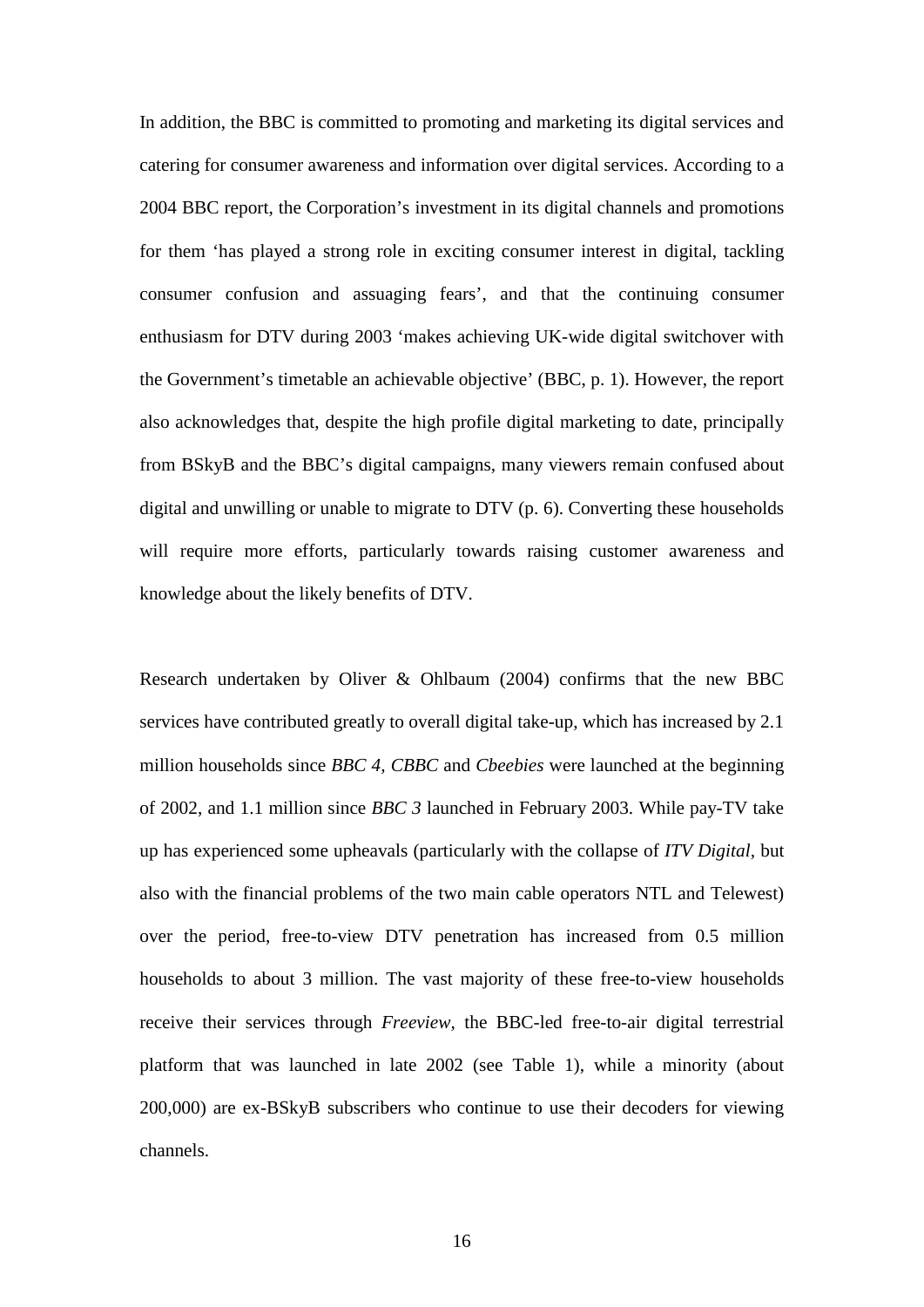The BBC services have been the lead driver of *Freeview* penetration. The extra BBC services available through *Freeview* and digital satellite and cable, have played an important part in the take-up of free-to-air digital reception and the rapid adoption of *Freeview.* The BBC services make up over one quarter of the extra channels on *Freeview* and the presence of the new BBC digital services (the four being studied in here, plus 24 hour news and parliamentary coverage) are an important reason for consumer adoption of free-to-air digital services (Oliver & Ohlbaum, p. 48). This is reinforced by the fact that the extra BBC services gain about 5.5 per cent of *Freeview* household viewing. In particular, BARB figures show that in 2003 in *Freeview* households only the combined viewing share of *BBC 3, BBC 4, CBBC* and *Cbeebies* was 4.9 per cent, whereas the combined share of *BBC News 24* and *BBC Parliament* was 0.6 per cent, making a total of 5.5 per cent. However, the overall share of the new BBC services in all multi-channel homes was lower at 2.7 per cent.

Perhaps more importantly, evidence suggests that *Freeview* penetration has been largely additional to, rather than a substitute for, digital pay TV take-up (Oliver  $\&$ Ohlbaum, p. 17). Those considering getting subscription television services continued to do so, as evidenced by the rise of pay-TV (both cable and satellite) following the launch of *Freeview*, albeit at a slower rate than before (see Table 1). Without doubt, the healthy growth of *Freeview* reinforced competition between different platforms and established free-to-air digital reception as a viable alternative to pay-TV services. This may have reduced the share and reach of other digital platforms more rapidly than otherwise might have been the case. However, the relatively slow growth rate of subscription services may also be explained by the closure of the high profile digital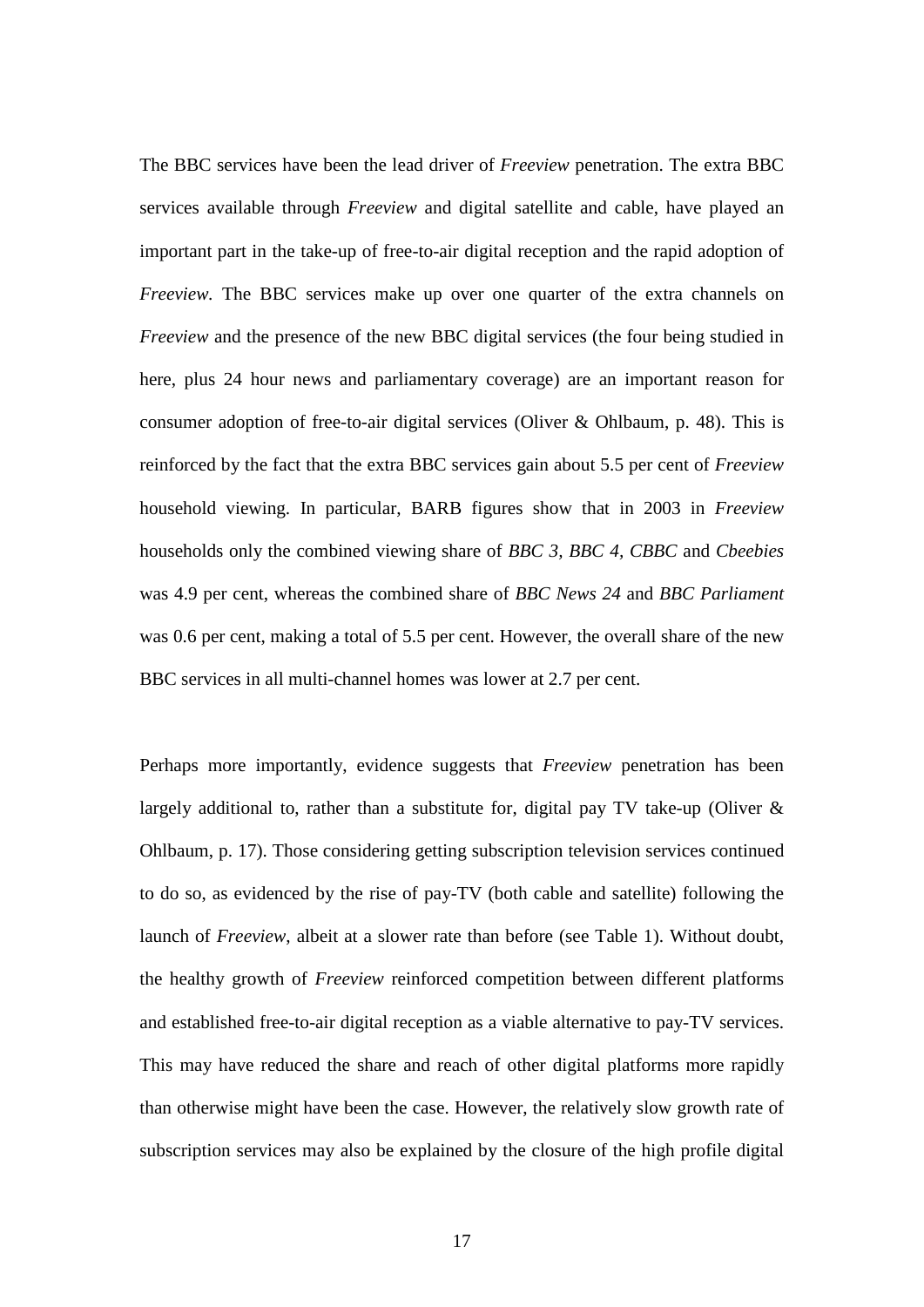terrestrial pay service *ITV Digital* in April 2002, as well as the stagnation and financial difficulties that the two main cable operators NTL and Telewest were facing at the time. It may also be explained by the notion that pay-TV has probably reached a saturation point as many of those willing to buy subscription services (most likely football fans) have already done so.

Analysis of the demographics of *Freeview* subscribers reinforces the notion that freeto-air digital customers are largely additional to pay-TV subscribers. A Quest survey in March 2003 gave demographic data on the types of households that were using each platform. It found that *Freeview* had a different profile to other platforms. In particular, the findings suggest that many of *Freeview's* customers are affluent, older people who have no interest in purchasing satellite or cable pay-TV services. Many of *Freeview* homes comprise of an age group of over 45, compared to satellite subscription television take up which is heavily skewed to the under 45s. The fact that the free-to-air package includes far less available channels made no difference to this group who have no interest in multi-channel TV (Quest Survey, 2003).

In sum, *Freeview* appeals to those who reject satellite and cable pay-TV services and to whom, as a 2004 BBC report states (p.10), 'a terrestrial free-to-air service is a welcome bonus'. It follows that the broad platform impact of BBC services on different types of commercial channels and networks was modest. The evidence presented here suggests that the growth of the new BBC services has not achieved at the expense of pay-TV penetration. On the contrary, the new BBC services have probably made a small contribution to the take-up of digital pay-TV platforms by enhancing the overall offer. They may have also contributed to the financial viability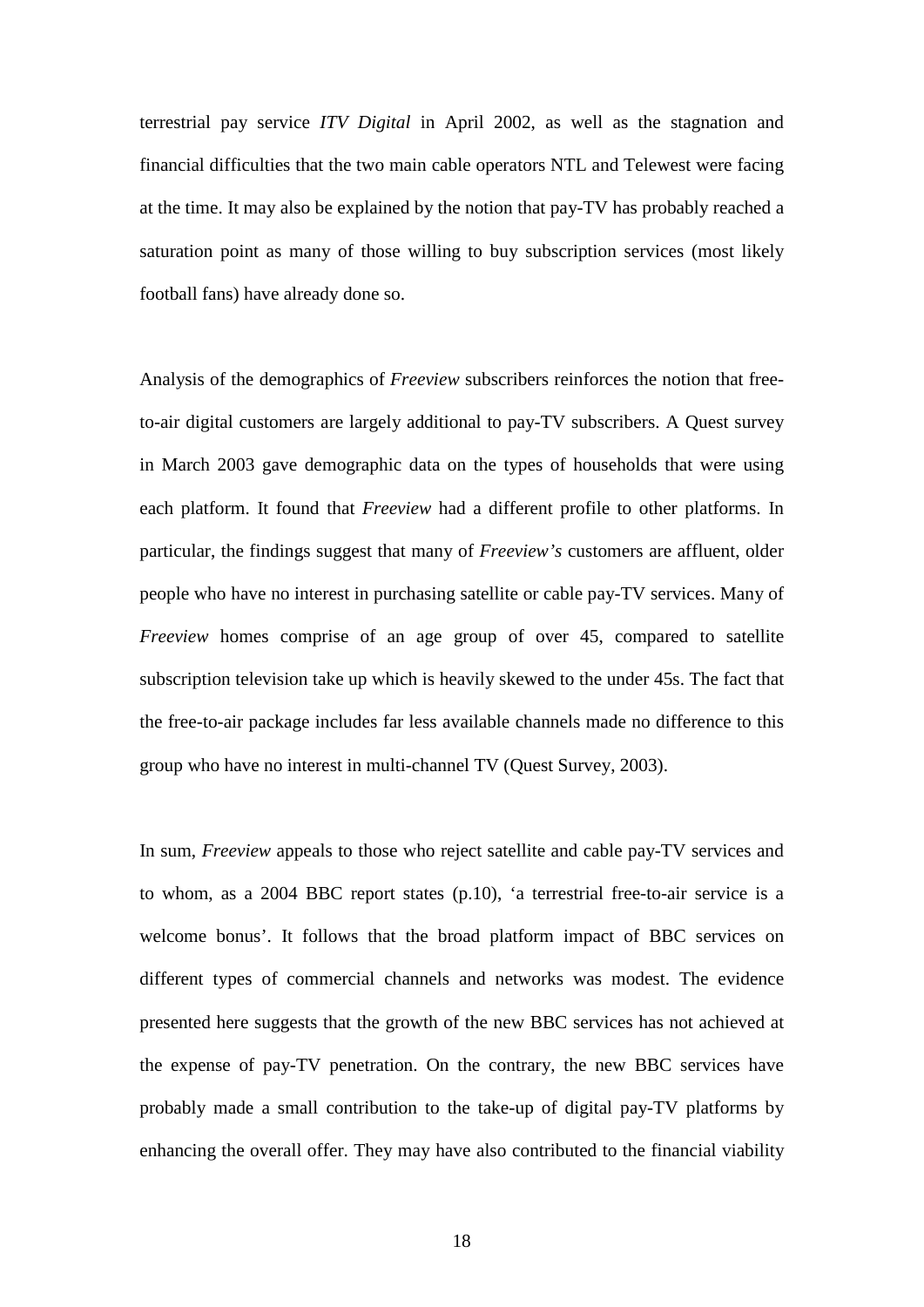of some new thematic channels, by providing an alternative route to homes (i.e. freeto-view digital distribution in addition to carriage in the BSkyB or cable packages). Overall, the evidence suggests that the new BBC services have made a significant contribution to bringing forward the likely idea of analogue switch-off and the release of large amounts of spectrum' (Oliver & Ohlbaum, p. 9).

# **FreeSat**

Alongside the BBC's general obligations to promote DTV, the regulator Ofcom argues that the UK government, as part of the review of the BBC's Royal Charter, should add specific obligations to the current general ones. They should include obligations on rolling-out digital transmission nationwide, providing public information, providing on-air marketing of DTV on a platform-neutral basis, and continuing to provide its channels on the free-to-view satellite platform (Ofcom, 2004a).

Regarding this last point, an attractive, viewer-friendly free-to-air satellite option available to everybody without having to pay a subscription would contribute to universal digital coverage and would certainly push forward the withdrawal of analogue services. In fact, in its progress report submitted to the government, the BBC noted that it was planning to start a free digital satellite service. Its launch, according to the corporation, would play a key part of the move to analogue television's switchoff (BBC, p. 7). This is true because, unlike digital terrestrial television, satellite signals are technically available to every UK household. At switch-off, only an estimated 75 per cent of the population will have access to digital terrestrial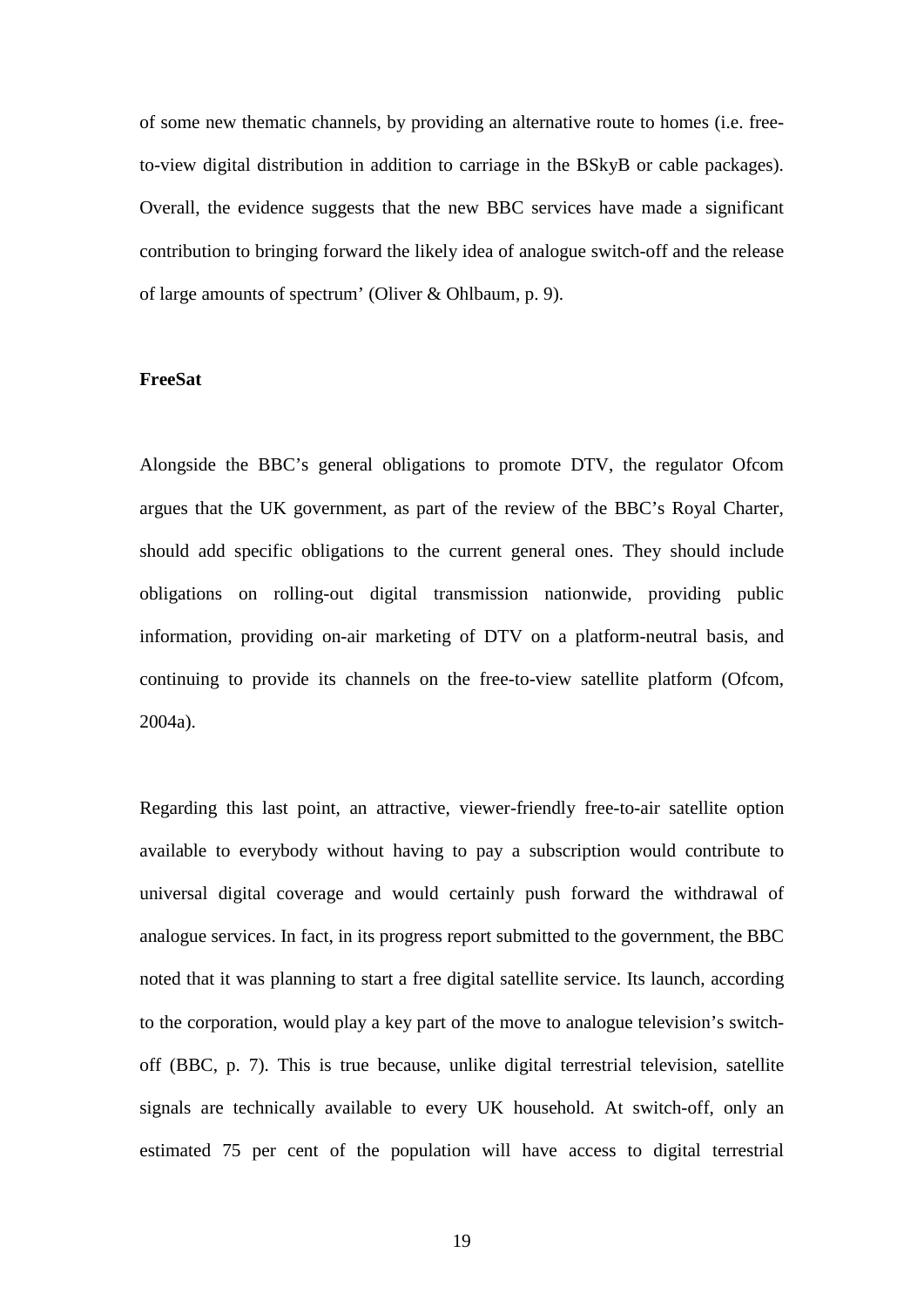television, well short of the 95 per cent target set by the government. The reason for the gap is the shortcoming of the digital terrestrial signal, and once the network reaches a certain coverage there are diminishing returns from adding new transmitters. Getting digital terrestrial television to small villages is not economically viable (Robinson, 2004, p. 4). A digital satellite platform with its wide reach and universality in which services are aired unencrypted would certainly contribute to the achievement of the government's switchover timetable.

In early June 2004 BSkyB also announced plans to launch a subscription-free satellite service by the end of the year, a move that deepens its involvement with free-to-view services (the satellite operator is also a partner in *Freeview*). The development basically pre-empts the April 2004 announcement from the BBC that it was planning to start a satellite service. The new digital proposition from BSkyB, dubbed *FreeSat,* will enable customers to receive about 200 television and radio channels for a one-off fee of £150 that will include a satellite dish, a set-top box and installation (see Table 2). The launch of *FreeSat* seems to be a response to the runaway success of *Freeview* and can perhaps be seen as a defensive move given the success of the digital terrestrial package (Shah, 2004). The strategy is expected to enable BSkyB to target a wider range of potential customers, notably those who do not wish to pay subscriptions, but either cannot receive *Freeview* (rural UK households), or are not satisfied with the limited channels available on it (just 26 television and 21 radio channels).

The news is part of an evolving strategy being formulated under the new chief executive of BSkyB, James Murdoch, to target a wider range of potential customers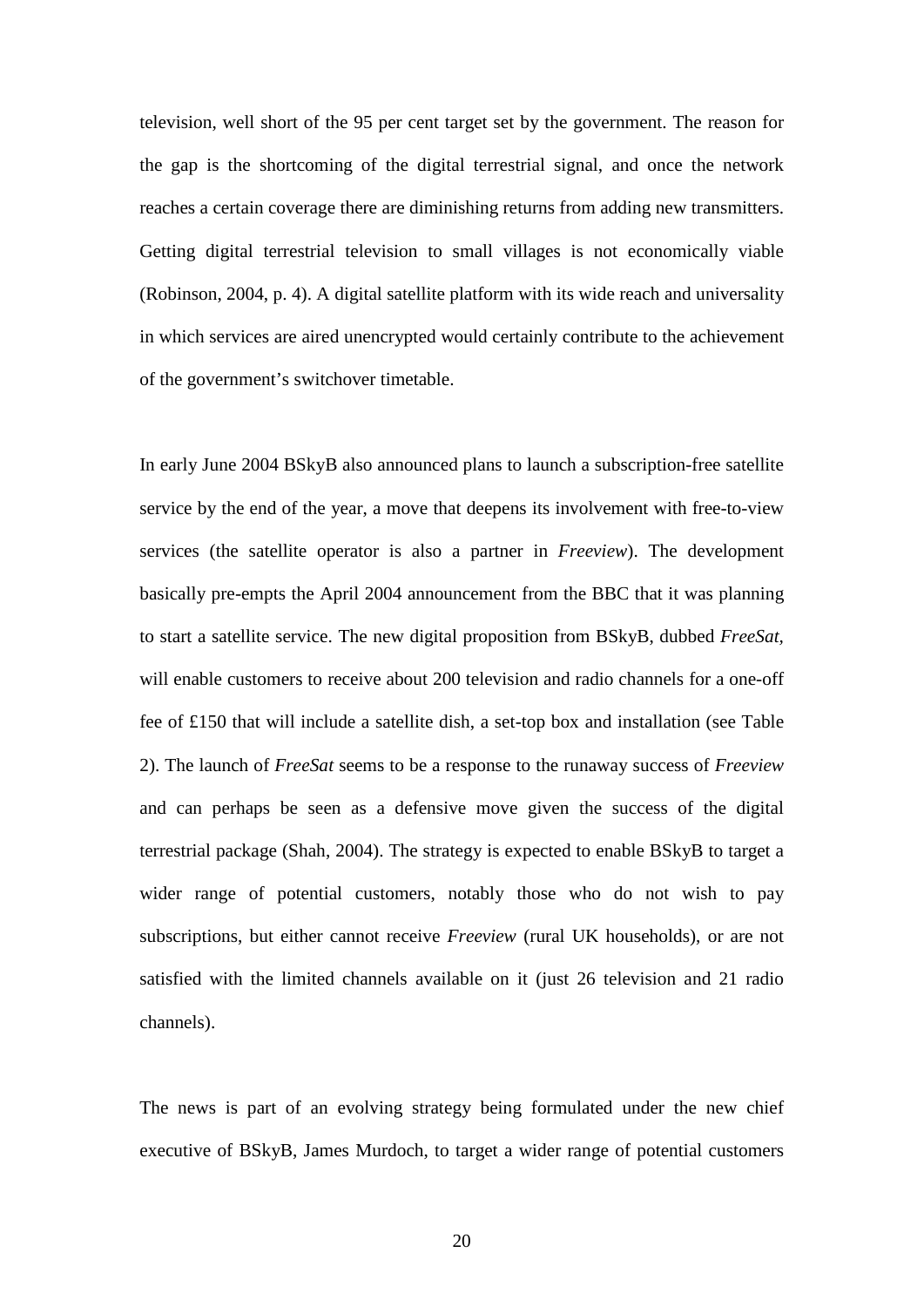(ibid). The *FreeSat* announcement was welcomed by both the media regulator, Ofcom, which sees it as an important step to achieving a fully digital UK, and the BBC, as it provides another route to all the BBC's digital services without subscription.

# **Table 2: BSkyB's Free-to-air Satellite Package**

| 115 television channels                                                  |  |  |
|--------------------------------------------------------------------------|--|--|
| 81 radio channels                                                        |  |  |
| 13 interactive services                                                  |  |  |
| All BBC digital services                                                 |  |  |
| All other terrestrial channels                                           |  |  |
| <b>Sky News</b>                                                          |  |  |
| Other include the God Channel, the Wrestling Channel, the Horror Channel |  |  |

**Source:** BSkyB; Reuters

#### **Critic on BBC's Digital Services**

A criticism often put forward regarding the new BBC services is that only a minority of viewers enjoy the full benefits of all BBC digital channels, whereas everybody pays the licence fee. As already noted, at the end of 2003 the four BBC services had a share of about 2.7 per cent of all day multi-channel viewing. However, this has increased compared with 1.9 per cent for the *BBC Choice* and *BBC Knowledge* services that predated the BBC's new digital strategy. Overall the BBC services have gained 0.8 per cent of multi-channel share since their launch (BARB; Oliver & Ohlbaum analysis, p. 3).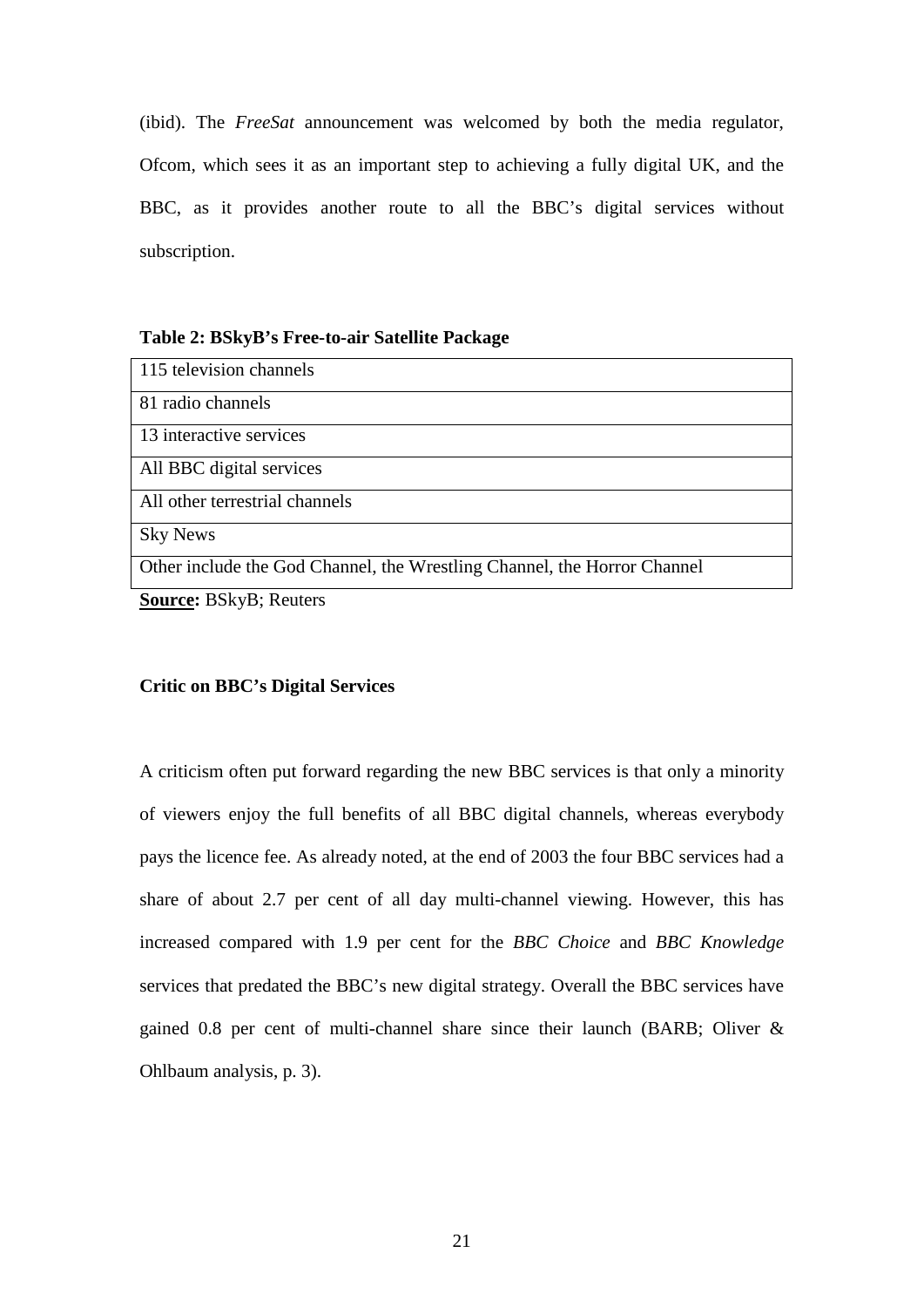Despite this moderate increase in viewing shares, there is a widespread perception that the BBC is spending disproportionate amounts of money on channels to which few people have access. In fact, in 2003 the BBC spent £271 million on its digital channels, which represented about 9 per cent of its total budget of £2.5 billion. Professor Barwise, responsible for the Independent Review of the BBC's Digital Television Services, concluded that 'although the BBC has made a huge contribution to digital take-up through the success of Freeview, the four services' contribution to this success has been small relative to their combine programme budget of £271 million in 2003' (Independent Review of the BBC's Digital Services, 2004, p. 6). The review goes on 'the role of the BBC digital services in the take-up of digital pay TV has been minimal. The BBC should allocate resources on free-to-air DTV programmes for all age groups, but, if anything, more for the over-35s than for the under-35s. The BBC has weighted its resource allocation precisely the other way' (ibid).

Critics' concerns date back in the early 2000s when the corporation announced the portfolio of BBC services backed by an unprecedented 30 per cent increase in spending on programmes and services over the three-year period 2001-2004. The then BBC Director-General Greg Dyke expressed concerns about 'the danger of the emergence of a digital underclass, a world where some are information rich while others are information poor' and underlined the importance in the future of universal access, underpinned by the licence fee (Dyke, 2000). Universality has been one of the core principles of public service broadcasting in the past and should remain so in the digital age, but so far the new BBC services have not been widely available. This has led influential people, such as Barry Cox, visiting professor of broadcast media at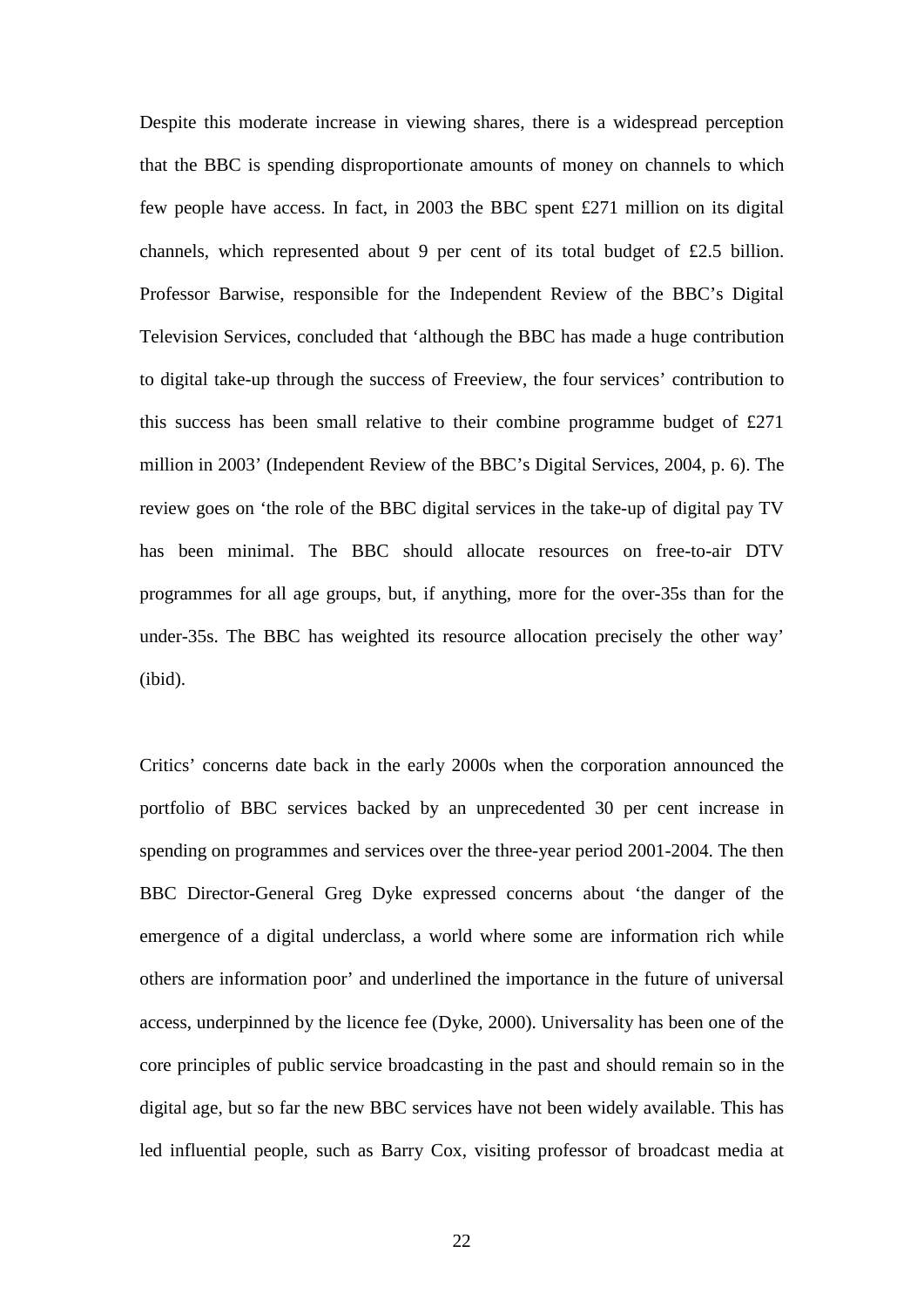Oxford University, to argue that the debate over renewing the BBC Charter in 2006 should see the ending of the BBC's privileged position as the sole recipient of the licence fee (Cox, 2003). Cox's critic has two fronts: first, that there is little justification for a compulsory licence fee in an era of an abundance of channels; and second, that few BBC programmes have a truly distinctive cultural and social value. Along similar lines, Labor politician and member of a parliamentary committee conducting the debate leading up to the 1996 BBC Charter renewal, argued a decade earlier that the BBC has become 'too commercial' and that it spends too much money on online and new services (Heilemann, 1994). Back in 1985 the Peacock Committee, set up by the Thatcher government to look at alternatives to the licence fee recommended that the BBC should rely to a great extent on voluntary subscription (Peacock Report, 1985).

It can be seen that the unique method of funding the BBC has always been subject to suggestions for radical reformation, but recently these have taken a new dimension to include BBC's digital expansion. Although the licence fee may be viewed as a regressive tax, it is a guarantee that the corporation will not be compelled by commercial pressures to cater to the lowest common denominator. This is particularly true in the digital era, which is producing a sea change in what the average household can watch on television. In this environment, it is normal for the BBC to lose a growing number of its once loyal viewers. It should also build on the strategy of launching new services to meet increasing audience fragmentation and fulfil its public service remit. However, the BBC cannot afford to have digital ambitions with stagnant resources. It is true that the 1999 licence fee settlement gave the BBC a RPI  $+ 1.5\%$  increase in the licence fee per year. This will have delivered an additional £1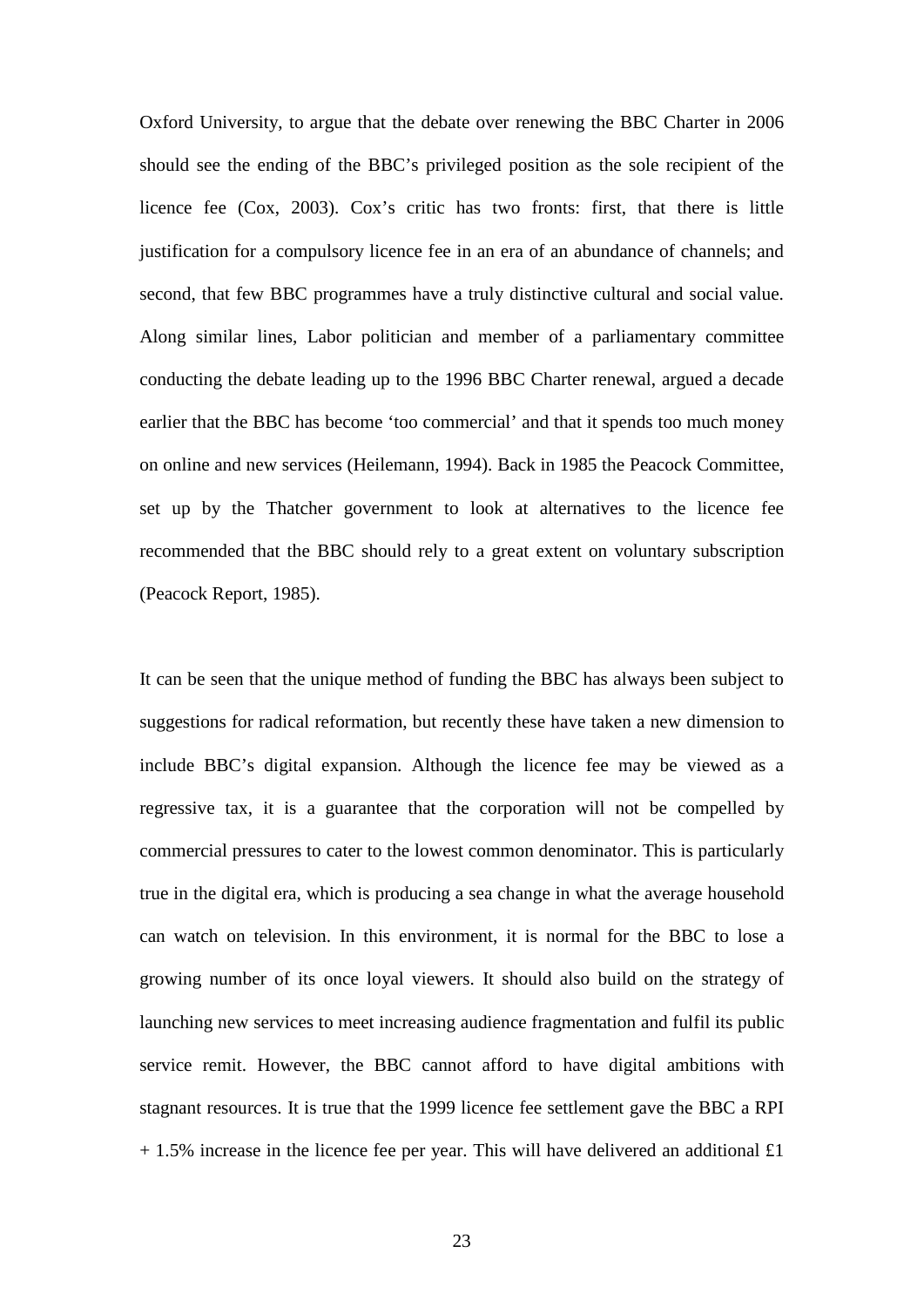billion in revenue by the end of 2006. But the 1999 licence fee settlement was set at a level which could facilitate the development of new digital services only if complemented by significant financial self-help within the organisation. As Wells (2004) reminds us, critics forget that in 1999 the government refused to accept a recommendation from a commission led by the economist Gavin Davis – later the BBC chairman – that multi-channel viewers should pay a £5 licence fee supplement to fund the digital expansion. By rejecting the digital surcharge, then culture secretary Chris Smith asked the BBC to generate the extra money through efficiency savings, cutting bureaucracy, being more commercially competitive, and being more accountable over spending.

# **Distinguishing between output offered by public and pay-TV consortia**

Regardless of audience share, a distinction should perhaps be drawn between services offered by public channels, required by their statute to address a wide range of public interest criteria, and those provided by private pay television consortia, driven by audience ratings. The BBC offerings entail more innovative and distinctive programmes than those supplied by rivals. At the risk of simplifying what is a complex issue, a number of key things emerge from comparing the programming offered by commercial pay broadcasters with that of the BBC. First, the publiclyfunded BBC has invested more on public service programming genres, such as news in peak, regional news, current affairs and other factual programming, original UKmade drama and comedy, children's shows, science, arts, religion and other minority programming. Second, the BBC provides a balanced TV diet of trusted and familiar programming with innovative, quality, original and high-risk output.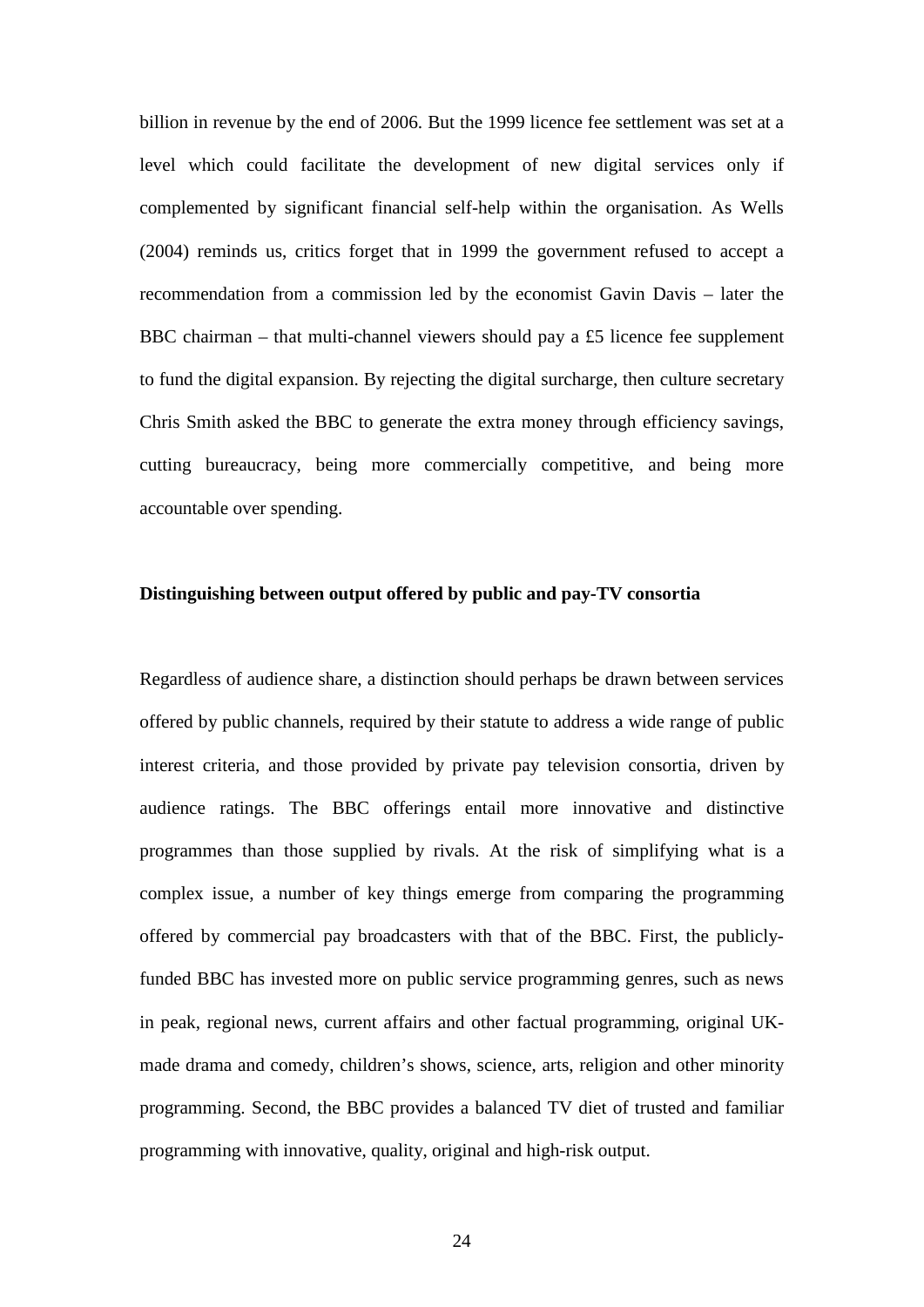The assessment carried out by Oliver & Ohlbaum demonstrates the BBC's strong commitment to investing on original high quality, national and regional UK programming on its new DTV channels, which reflects and strengthens cultural identity. The study shows that each BBC television service is offering something distinctive to UK multi-channel audiences when compared with other thematic channels – and often to a distinct demographic. For example, the absence of advertising and imported animation on the BBC children's services is likely to have been attractive to families with children. This is evidenced by the relatively high levels of consumption of the *CBBC* and *Cbeebies* children channels, which had the highest absolute impact. The study goes on to show that *Cbeebies* utilises far less animation and shows more educational programming than its nearest rivals. *CBBC's* schedule has far more UK originated factual and current affairs programming than any near rival, and also more educational programming than its rivals except *Discovery Kids* whose educational output though is mostly non-UK originated.

In contrast to the channels addressed to children, the study found that the proportionate impact on digital adoption from *BBC 3* was relatively low as digital penetration in 2003 was already high among the 25 to 34 year old age group. Still, in terms of content, *BBC 3* has greater amounts of news, current affairs and factual programming than *E4, Sky One, ITV 2* and *Paramount*, and a greater variety of programme types and genres across the whole schedule. The vast majority of its schedule is made up of UK originated material. Finally, according to the Oliver & Ohlbaum analysis, *BBC 4* has a far greater range of programme genres and types than any factual, arts or performance focused thematic channel. In sum, the BBC digital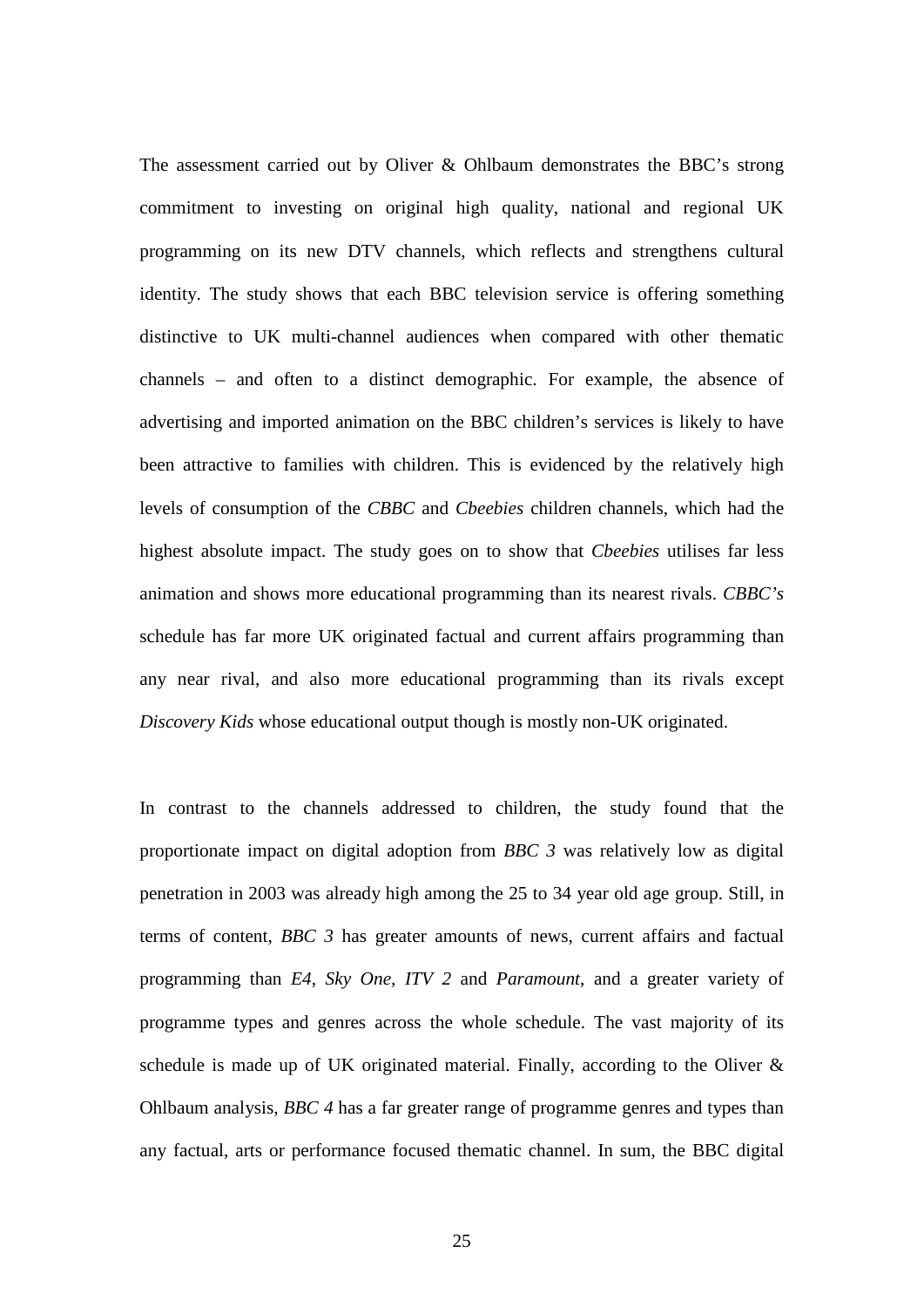channels content is qualitatively different to that offered by private pay television operators.

This is not to say that pay television consortia cannot provide programmes that meet public service purposes. In addition to the *Discovery Kids* service mentioned above, other channels like *Sky News, Arts World* and the *History Channel* deliver value through stimulating learning and engagement in society. However, these examples are the exemption rather than the rule. Even in today's multi-channel digital world, there is under provision of quality, original, innovative and hence high-risk programming, as pay operators often adopt a risk-averse approach in reducing innovation and marginalizing the specialist content that audiences tend to value less.

On a more general note though, the current delivery of public channels such as the BBC does not always meet the defined public service criteria. A May 2004 Ofcom review of public service broadcasting found that taken as a whole the UK terrestrial free-to-air broadcasters, including the BBC, have *partially but not completely* met the collective remits as set out in the 2003 Communications Act. In particular, the analysis identified the following weaknesses (Ofcom, 2004c):

- A risk-averse approach is reducing distinctiveness and minority content; and
- Range within some genres has narrowed, for example in drama where soaps now account for 55 per cent of the output while the proportion of new drama titles has declined steadily over the past five years; and in factual, where factual entertainment such as reality shows and docu-soaps have displaced some serious factual programming.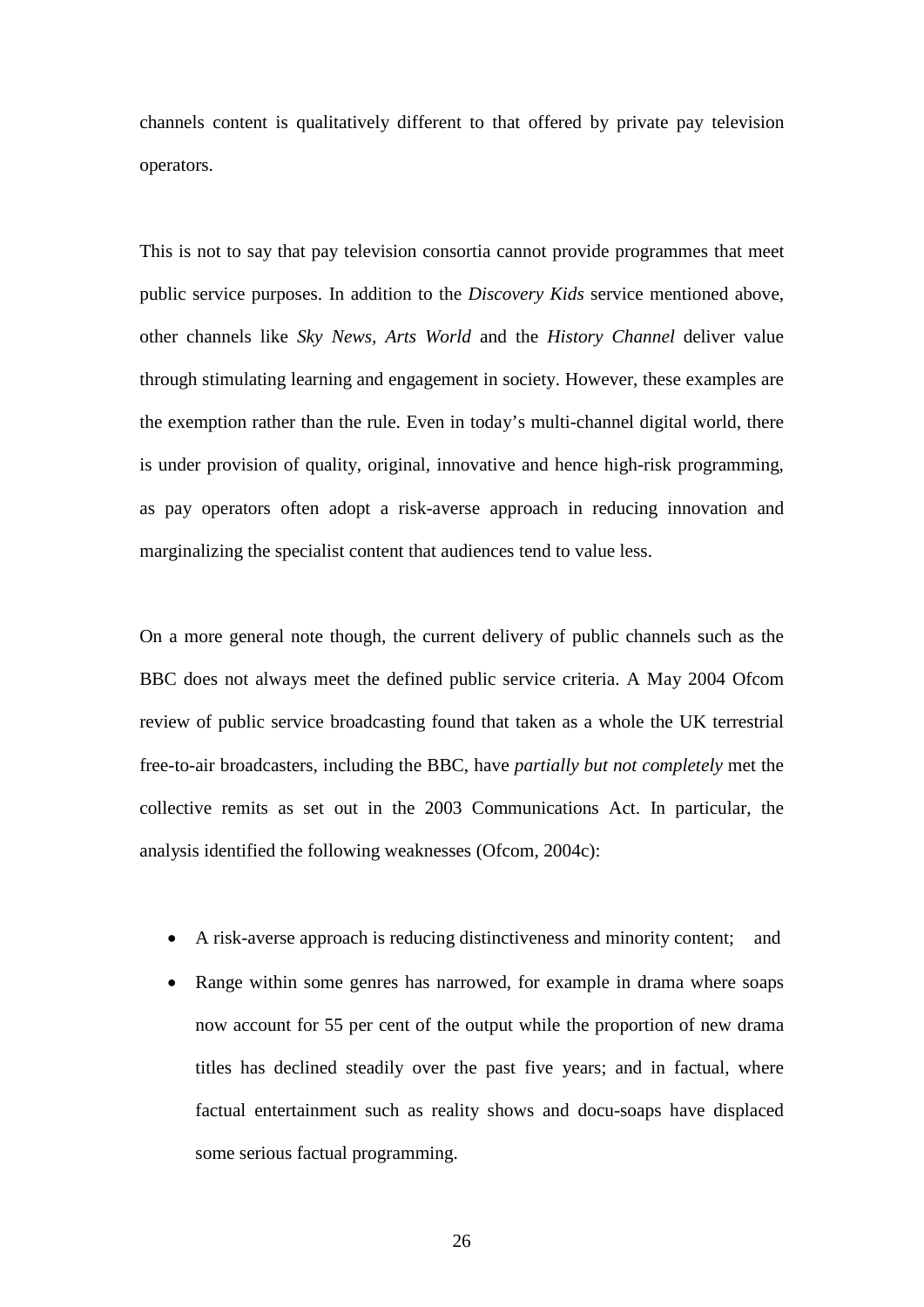However, the Ofcom study concluded that overall the traditional free-to-view broadcasters deliver many of the public policy objectives and often do so with class and style. A key finding of the analysis is that the last five years have seen increased investment, and the five channels as a whole have consistently produced a broad range of varied programmes that audiences value and enjoy (ibid).

#### **Conclusion**

In considering to adapt to DTV, people look at a number of aspects, ranging from practical issues like cost and usability, through to social issues such as the effect of DTV on society. They assess the relevance and attractiveness of different DTV platforms as well as the content and try to make rational and informed decisions as to whether to convert to digital. Some consider DTV as 'more television' and/or 'better television' with a superior sound and picture, and greater interactivity potential. Others see little reason to convert to digital and would perhaps only consider it if there was a fixed date for the analogue turn-off. In any case the majority of viewers show a greater attachment to the traditional analogue channels and still settle down for a limited number of traditional unencrypted television services.

Given these observations it becomes a huge task to convince people to switch to digital. Both the industry and the government should make strenuous efforts to promote and vigorously market the new digital services. This paper showed that the new digital BBC services have played a significant role in at least three areas: to enhance consumer interest in DTV services and address confusion and 'fear' over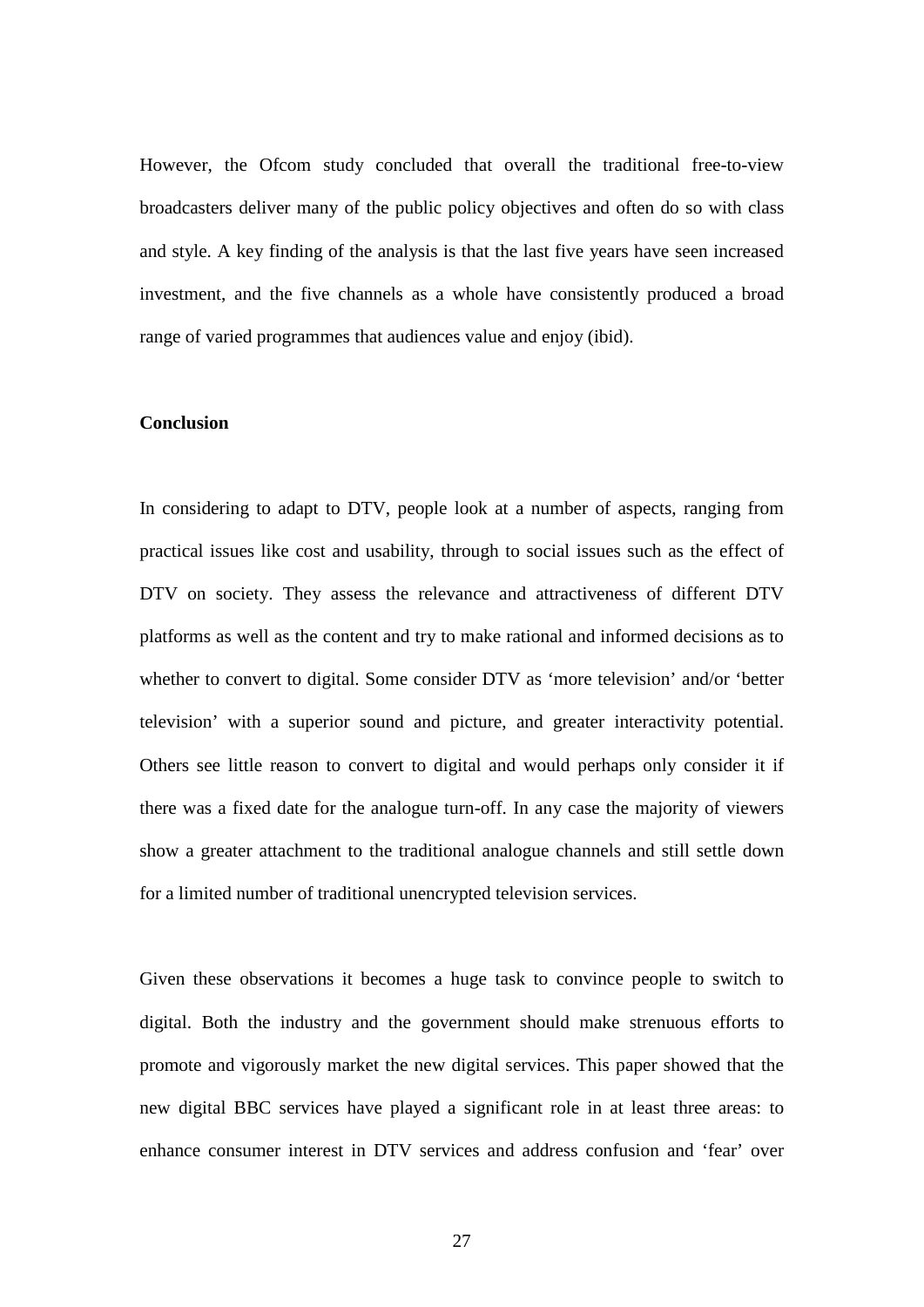them; second, to drive the take-up of DTV in general and *Freeview* in particular; and third, to make the target of analogue switch-off seem more achievable than before. Based on evidence from market research analysts, it was also argued that *Freeview* penetration has been largely additional to, rather than a substitute for, digital pay-TV take-up. The figures show that *Freeview* viewers have a different profile to viewers using other platforms. Finally, the launch of a digital satellite free-for-all service with its wide reach and universality would tackle the technical inability of *Freeview*'s signal to cover more than 75 per cent of the country and would therefore push further the digital agenda. In light of these, the UK government's stated intention to turn-off the analogue television signal before 2012 may be realistic.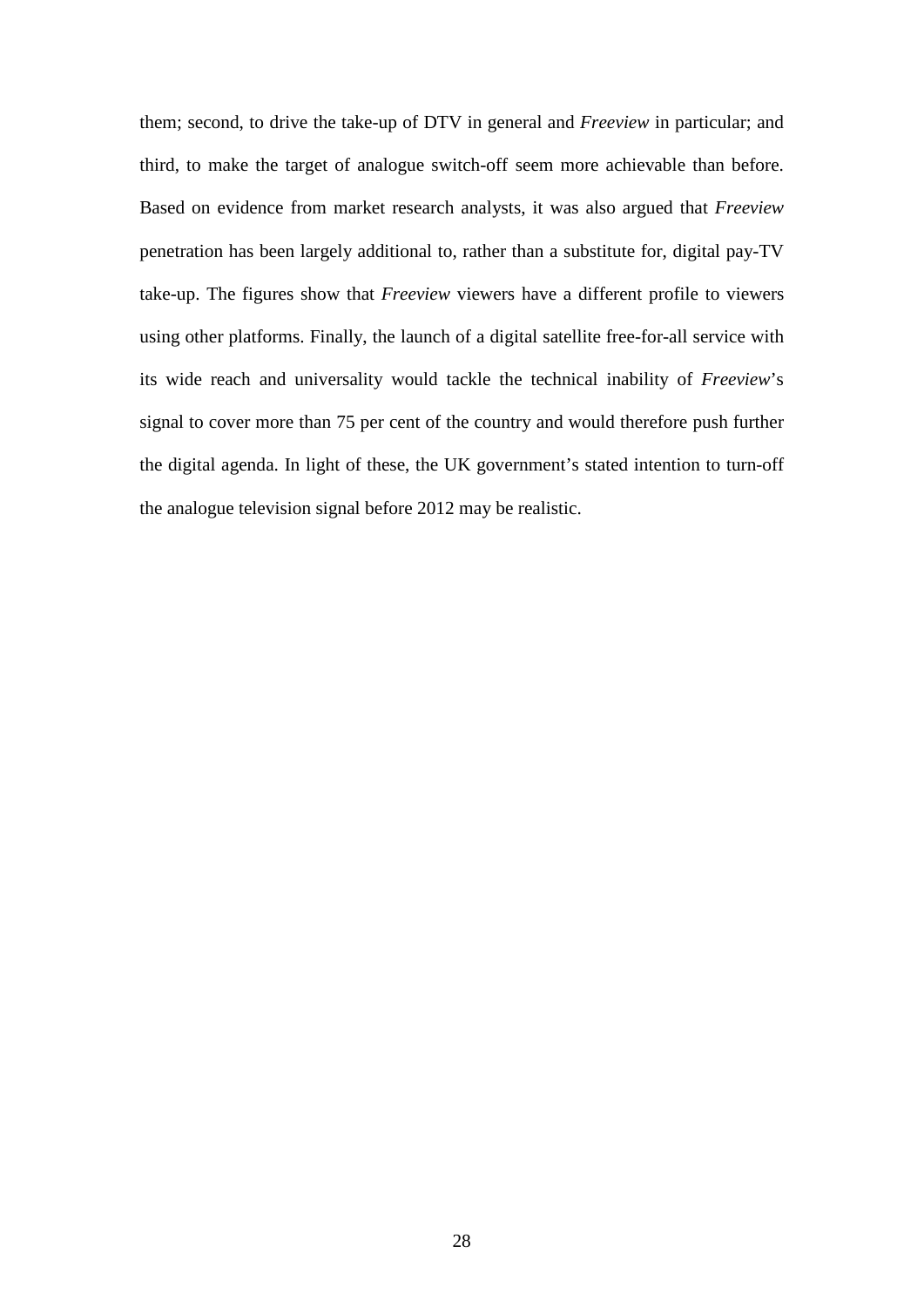## **References**

British Broadcasting Corporation (BBC), *Progress Towards Achieving Digital Switchover*, Report to the Government (London: April 2004).

BIPE, *Digital Switchover in Broadcasting*, Study for the European Commission, Directorate General Information Society (Brussels: 12 April 2002).

Barry Cox, 'The Reformation of the BBC', *The Guardian,* <http://media.guardian.co.uk/broadcast/comment/0%2C7493%2C888678%2C00.html> (4 February 2003).

Digital Television Action Plan, Department for Culture, Media and Sport. [http://www.digitaltelevision.gov.uk](http://www.digitaltelevision.gov.uk/) (first published in December 2001 and updated quarterly), accessed February 2005.

Greg Dyke, MacTaggert Lecture 2000,<http://www.bbc.co.uk/info/news/news264.htm>

European Commission (EC) *Communication on Digital Switchover - Transition From Analogue to Digital Broadcasting, From Digital Switchover to Analogue Switch-off* (Brussels: 22 September 2003).

John Heilemann, 'Can the BBC Be Saved?', <http://www.wired.com/wired/archive/2.03/bbc.html> (March 1994).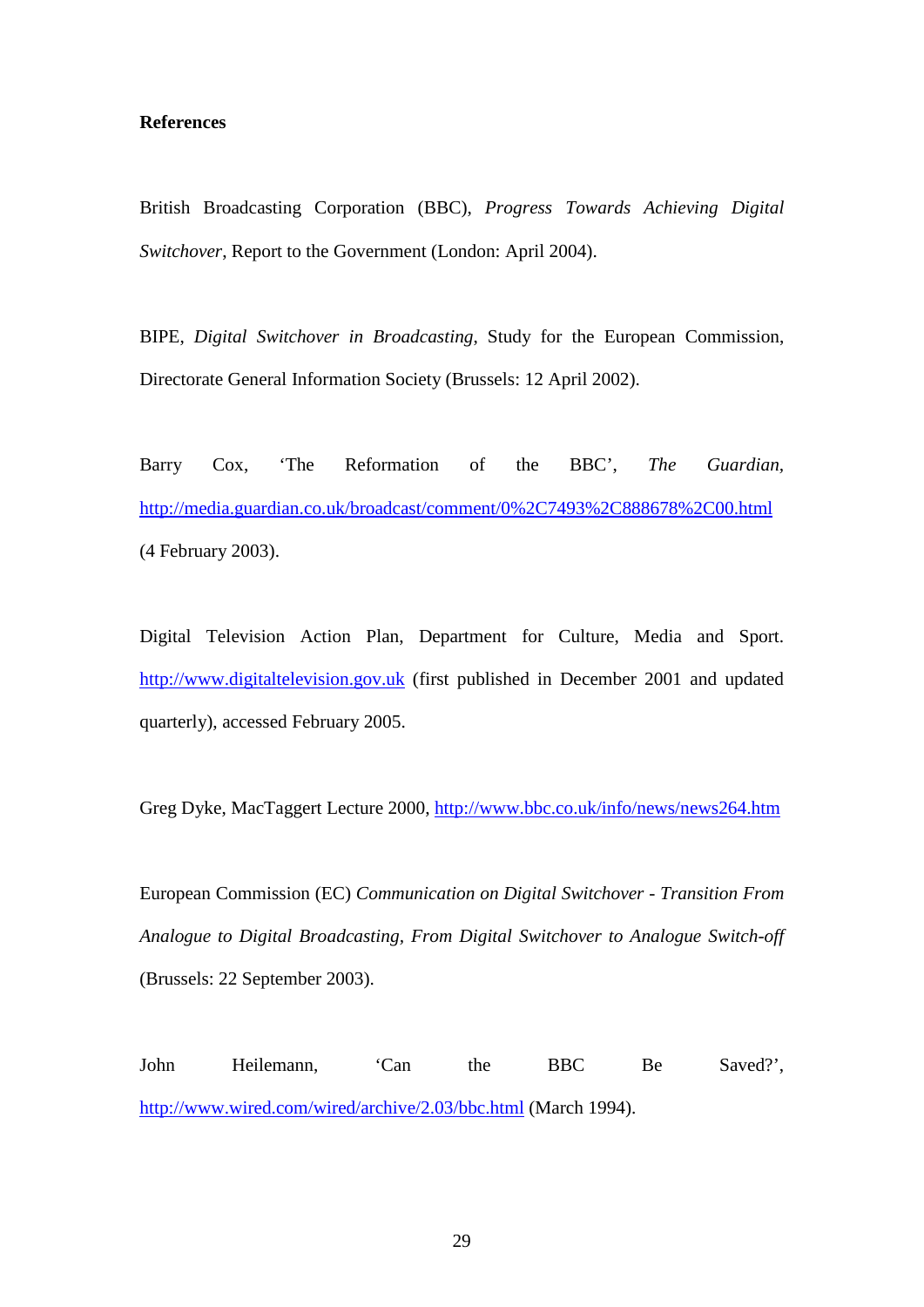Independent Review of the BBC's Digital Services, *The Barwise Report into BBC3, BBC4, CBeebies and CBBC*. [http://www.culture.gov.uk/global/publications/archive\\_2004/review\\_bbc\\_digital\\_tv\\_s](http://www.culture.gov.uk/global/publications/archive_2004/review_bbc_digital_tv_services+.htm) [ervices+.htm](http://www.culture.gov.uk/global/publications/archive_2004/review_bbc_digital_tv_services+.htm) (October 2004), accessed December 2004.

Informa Media Group, *No Country in Europe to Achieve Full Digital TV Penetration by 2010*, Press Release (18 October 2004).

Petros Iosifidis, Jeanette Steemers and Mark Wheeler, *European Television Industries* (London: British Film Institute, 2005).

Tessa Jowell, *Digital Switchover: The Next Steps*, Ministerial Written Statement (London: 19 May 2004).

Christina Jutterstrom, 'Public Service Broadcasting in Sweden Takes Up the Digital Challenge,' *Diffusion*, 2003/04, pp. 3-5.

Jeremy Klein, Simon Karger and Kay Sinclair, *Attitudes to Digital Switchover: The Impact of Digital Switchover on Consumer Adoption of Digital Television* (The Generics Group in Association with Ipsos UK, 30 March 2004).

Gautam Malkani, 'Let's Join the Big Free-for-all,' *Financial Times (Creative Business)*, (27 April 2004), p. 11.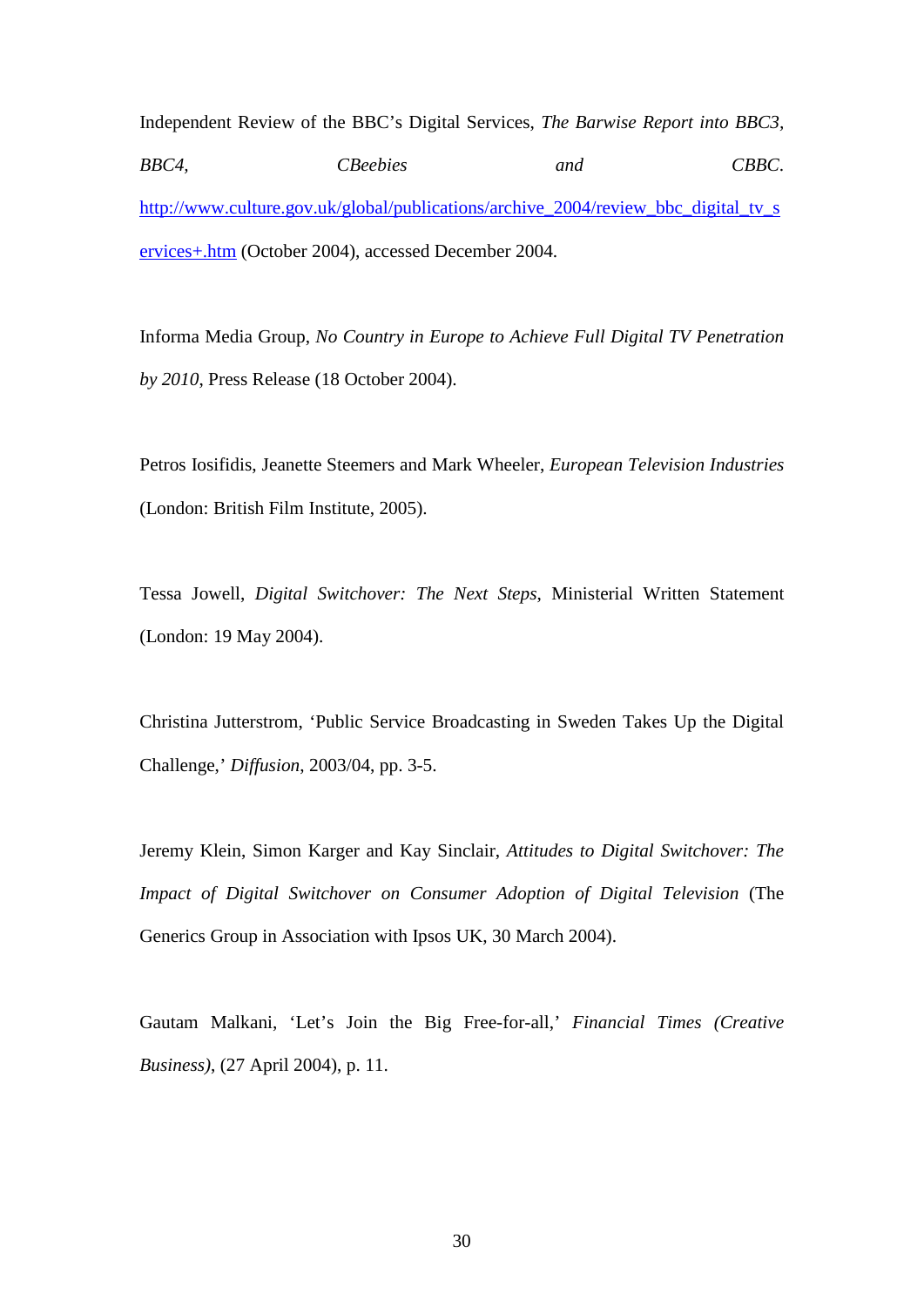Office of Communications (Ofcom), *Progress Towards Digital Television Switchover*, April 2004a.

David Neal, 'ITV Digital: Lessons to be Learned', *IT Week,* (8 May 2002) [http://www.itweek.co.uk/print/it/1131588,](http://www.itweek.co.uk/print/it/1131588) accessed February 2005.

Office of Communications (Ofcom), *Digital Television Update – Q1 2004*, [http://www.google.com/search?hl=en&ie=ISO-8859-](http://www.google.com/search?hl=en&ie=ISO-8859-1&q=Digital+Television+Update+-+Q1+2004)

[1&q=Digital+Television+Update+-+Q1+2004](http://www.google.com/search?hl=en&ie=ISO-8859-1&q=Digital+Television+Update+-+Q1+2004) (2 June 2004b), accessed June 2004.

Office of Communications (Ofcom), *Review of Public Service Broadcasting*, [http://www.ofcom.org.uk/codes\\_guidelines/broadcasting/tv/psb\\_review](http://www.ofcom.org.uk/codes_guidelines/broadcasting/tv/psb_review) (May 2004c), accessed June 2004.

Oliver & Ohlbaum, *An Assessment of the Market Impact of the BBC's Digital TV Services*, Report for the BBC's submission to the DCMS Review, (Oliver & Ohlbaum Associates Ltd, March 2004).

Report of the Committee on Financing the BBC - The Peacock Report, <http://www.bopcris.ac.uk/bopall/ref19676.html> (London, HMSO, 1985).

James Purnell, 'It's not all Over for the Digital Switchover', *Financial Times (Creative Business)*, (16 October 2001), pp. 2-3.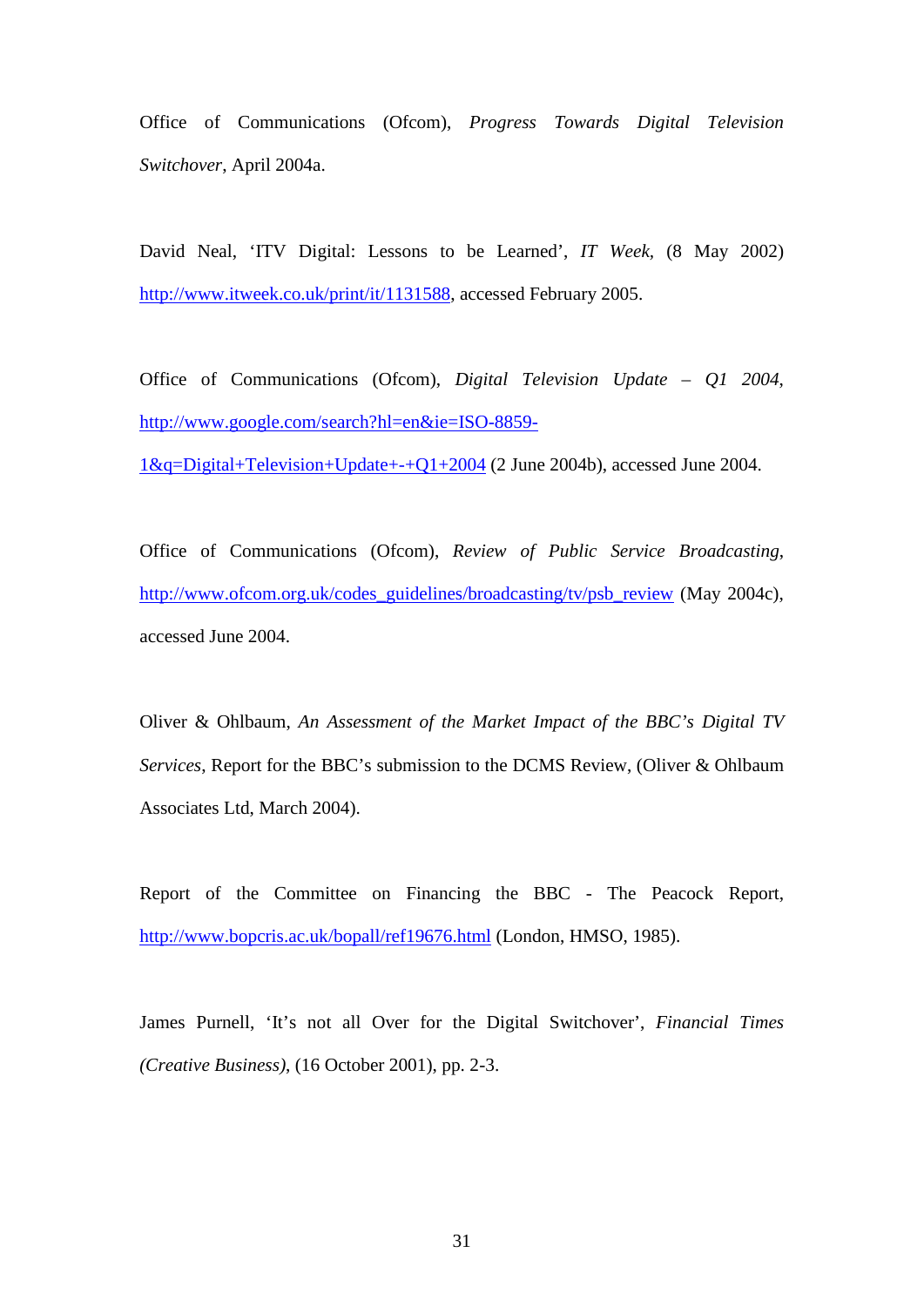Quest Survey, *Multichannel Quarterly, Q2 2003*, [http://www.itc.org.uk/uploads/ITC\\_Multichannel\\_Quarterly\\_-\\_Q2\\_2003.doc](http://www.itc.org.uk/uploads/ITC_Multichannel_Quarterly_-_Q2_2003.doc) (London: ITC, 2003), accessed December 2003.

Paul Robinson, 'How About a Slice of the Pie, Sky?' *Financial Times (Creative Business)*, (11 May 2004), pp. 4-5.

Screen Digest, *Observatory of Public Service Broadcasting in Europe*, Report by the Instituto Italiano per l'Industria Culturale, May 2004 (a summary can be downloaded at:

[http://www.lombardiacultura.it/osservatorio/libreria/IsICult%20Screen%20Digest%2](http://www.lombardiacultura.it/osservatorio/libreria/IsICult%20Screen%20Digest%20broch.pdf) [0broch.pdf](http://www.lombardiacultura.it/osservatorio/libreria/IsICult%20Screen%20Digest%20broch.pdf) (accessed 22 June 2004).

Saeed Shah, 'BSkyB Tightens Grip with Launch of Free-to-air Satellite Service', *The Independent*, (10 June 2004).

Michael Starks, 'Digital Television: The Lesson from Watership Down', Speech given at the Voice of the Listener and Viewer Conference (London: 28 November 2001).

Strategy Analytics, *UK Dominates European Digital TV*, January 2002.

Matt Wells, 'Digital TV at Turning Point as Converts Top 50%', *The Guardian*, 17 December 2003.